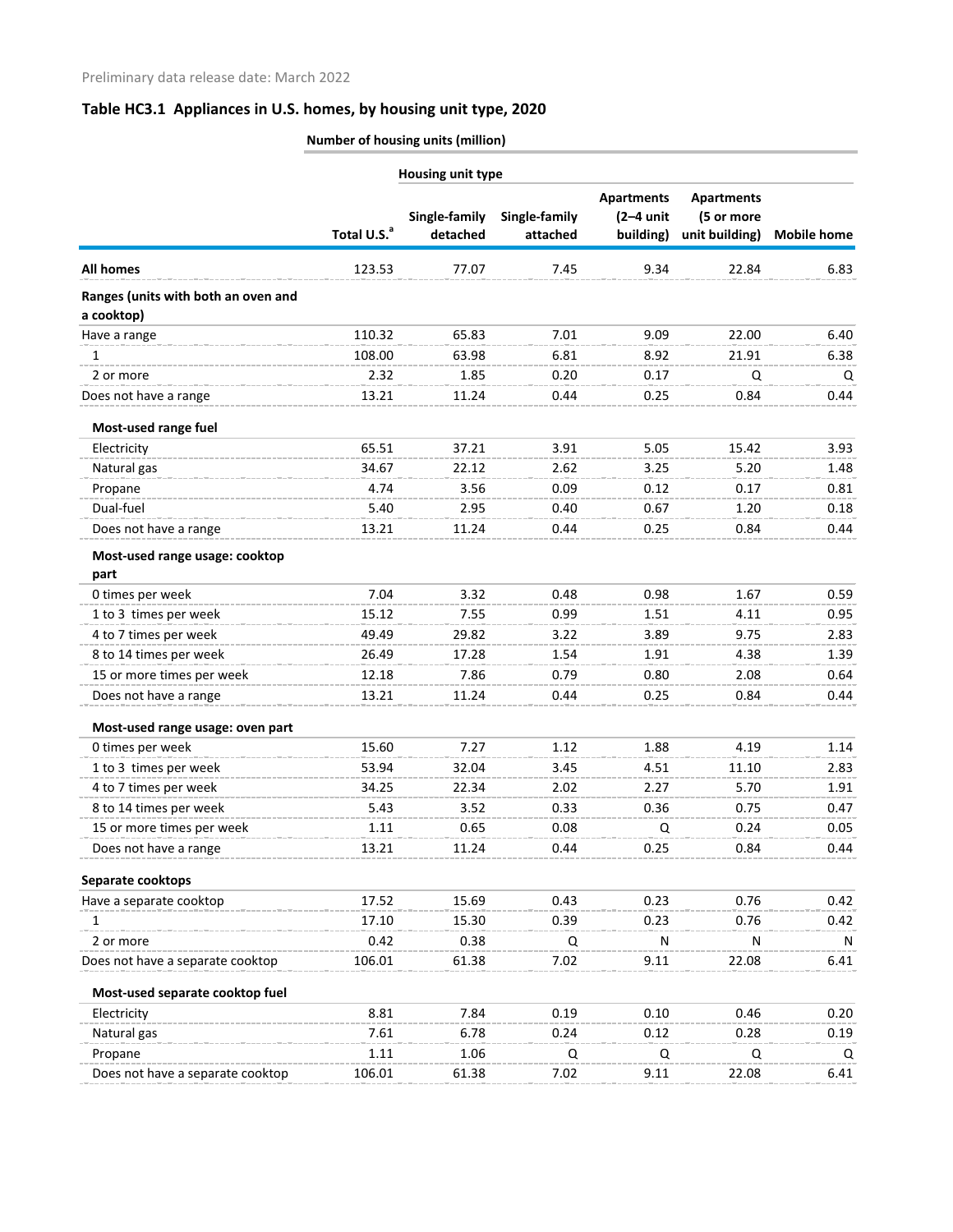|                                       |                         | Housing unit type         |                           |                                               |                                                   |                    |
|---------------------------------------|-------------------------|---------------------------|---------------------------|-----------------------------------------------|---------------------------------------------------|--------------------|
|                                       | Total U.S. <sup>a</sup> | Single-family<br>detached | Single-family<br>attached | <b>Apartments</b><br>$(2-4$ unit<br>building) | <b>Apartments</b><br>(5 or more<br>unit building) | <b>Mobile home</b> |
| <b>All homes</b>                      | 123.53                  | 77.07                     | 7.45                      | 9.34                                          | 22.84                                             | 6.83               |
| Most-used separate cooktop usage      |                         |                           |                           |                                               |                                                   |                    |
| 0 times per week                      | 1.24                    | 1.03                      | Q                         | Q                                             | 0.13                                              | Q                  |
| 1 to 3 times per week                 | 1.94                    | 1.72                      | 0.05                      | Q                                             | 0.06                                              | Q                  |
| 4 to 7 times per week                 | 7.75                    | 6.84                      | 0.26                      | 0.08                                          | 0.33                                              | 0.24               |
| 8 to 14 times per week                | 4.34                    | 4.00                      | 0.08                      | Q                                             | 0.19                                              | Q                  |
| 15 or more times per week             | 2.25                    | 2.10                      | Q                         | Q                                             | Q                                                 | Q                  |
| Does not have a separate cooktop      | 106.01                  | 61.38                     | 7.02                      | 9.11                                          | 22.08                                             | 6.41               |
| Separate wall ovens                   |                         |                           |                           |                                               |                                                   |                    |
| Have a separate wall oven             | 19.40                   | 15.93                     | 0.75                      | 0.57                                          | 1.56                                              | 0.60               |
| 1                                     | 14.74                   | 11.59                     | 0.64                      | 0.54                                          | 1.41                                              | 0.56               |
| 2 or more                             | 4.66                    | 4.34                      | 0.11                      | Q                                             | 0.14                                              | Q                  |
| Does not have a separate wall oven    | 104.13                  | 61.14                     | 6.70                      | 8.77                                          | 21.28                                             | 6.23               |
| Most-used separate wall oven fuel     |                         |                           |                           |                                               |                                                   |                    |
| Electricity                           | 16.41                   | 13.80                     | 0.63                      | 0.43                                          | 1.16                                              | 0.40               |
| Natural gas                           | 2.84                    | 2.00                      | 0.12                      | 0.14                                          | 0.39                                              | 0.19               |
| Propane                               | 0.15                    | 0.13                      | Q                         | N                                             | Q                                                 | Q                  |
| Does not have a separate wall oven    | 104.13                  | 61.14                     | 6.70                      | 8.77                                          | 21.28                                             | 6.23               |
| Most-used separate wall oven<br>usage |                         |                           |                           |                                               |                                                   |                    |
| 0 times per week                      | 2.05                    | 1.43                      | 0.09                      | 0.10                                          | 0.34                                              | 0.09               |
| 1 to 3 times per week                 | 8.50                    | 6.77                      | 0.40                      | 0.31                                          | 0.70                                              | 0.32               |
| 4 to 7 times per week                 | 6.92                    | 6.09                      | 0.20                      | 0.12                                          | 0.33                                              | 0.18               |
| 8 to 14 times per week                | 1.59                    | 1.42                      | Q                         | N.                                            | 0.13                                              | Q                  |
| 15 or more times per week             | 0.35                    | 0.22                      | Q                         | Q                                             | Q                                                 | Q                  |
| Does not have a separate wall oven    | 104.13                  | 61.14                     | 6.70                      | 8.77                                          | 21.28                                             | 6.23               |
| Frequency of hot meals cooked         |                         |                           |                           |                                               |                                                   |                    |
| No hot meals cooked                   | 0.92                    | 0.28                      | 0.06                      | 0.13                                          | 0.36                                              | Q                  |
| Less than once a week                 | 2.47                    | 1.54                      | 0.13                      | 0.13                                          | 0.54                                              | 0.12               |
| About once a week                     | 2.58                    | 1.43                      | 0.14                      | 0.28                                          | 0.57                                              | 0.16               |
| A few times each week                 | 19.65                   | 11.08                     | 1.26                      | 1.78                                          | 4.40                                              | 1.13               |
| Once a day                            | 30.23                   | 19.44                     | 1.88                      | 2.06                                          | 5.14                                              | 1.71               |
| 2 times a day                         | 44.71                   | 29.42                     | 2.47                      | 2.85                                          | 7.69                                              | 2.28               |
| 3 or more times a day                 | 22.98                   | 13.87                     | 1.50                      | 2.11                                          | 4.14                                              | 1.35               |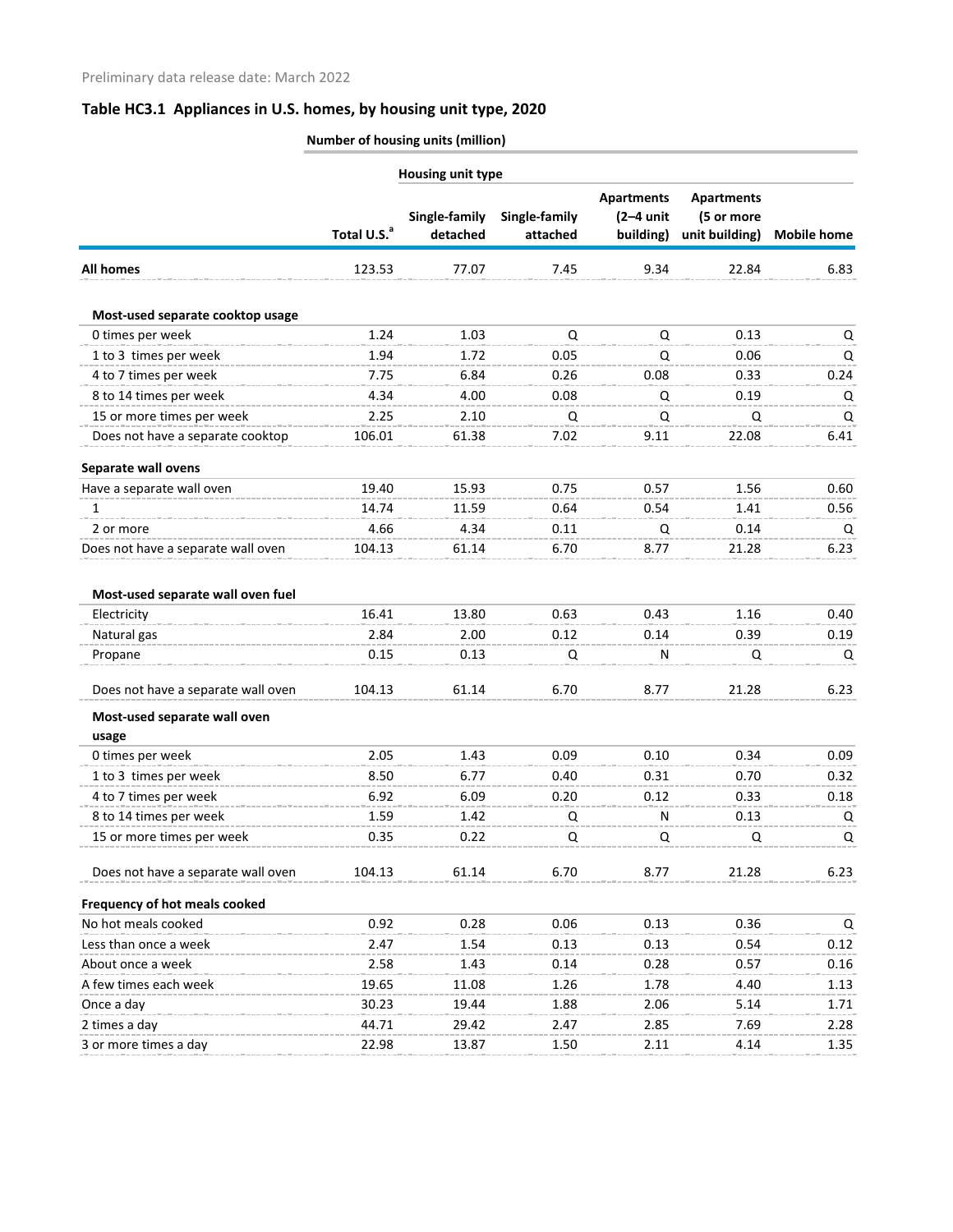| <b>Housing unit type</b>                        |                         |                           |                           |                                               |                                                   |                    |
|-------------------------------------------------|-------------------------|---------------------------|---------------------------|-----------------------------------------------|---------------------------------------------------|--------------------|
|                                                 | Total U.S. <sup>a</sup> | Single-family<br>detached | Single-family<br>attached | <b>Apartments</b><br>$(2-4$ unit<br>building) | <b>Apartments</b><br>(5 or more<br>unit building) | <b>Mobile home</b> |
| <b>All homes</b>                                | 123.53                  | 77.07                     | 7.45                      | 9.34                                          | 22.84                                             | 6.83               |
| <b>Microwave ovens</b>                          |                         |                           |                           |                                               |                                                   |                    |
| Have a microwave oven                           | 118.65                  | 75.13                     | 7.15                      | 8.54                                          | 21.18                                             | 6.65               |
| 1                                               | 113.18                  | 70.82                     | 6.77                      | 8.20                                          | 20.86                                             | 6.52               |
| 2 or more                                       | 5.47                    | 4.31                      | 0.37                      | 0.33                                          | 0.31                                              | 0.14               |
| Does not have a microwave oven                  | 4.88                    | 1.93                      | 0.30                      | 0.81                                          | 1.66                                              | 0.18               |
| Microwave oven usage                            |                         |                           |                           |                                               |                                                   |                    |
| 0 times per week                                | 1.41                    | 0.58                      | 0.12                      | 0.20                                          | 0.40                                              | 0.11               |
| 1 to 3 times per week                           | 9.05                    | 4.11                      | 0.59                      | 1.12                                          | 2.64                                              | 0.60               |
| 4 to 7 times per week                           | 38.95                   | 23.22                     | 2.40                      | 3.15                                          | 7.92                                              | 2.26               |
| 8 to 14 times per week                          | 31.10                   | 20.00                     | 1.84                      | 2.09                                          | 5.34                                              | 1.83               |
| 15 or more times per week                       | 38.14                   | 27.23                     | 2.20                      | 1.98                                          | 4.87                                              | 1.86               |
| Does not have a microwave oven                  | 4.88                    | 1.93                      | 0.30                      | 0.81                                          | 1.66                                              | 0.18               |
| <b>Outdoor grills and fuel</b>                  |                         |                           |                           |                                               |                                                   |                    |
| Use an outdoor grill                            | 69.52                   | 56.18                     | 3.63                      | 2.58                                          | 3.06                                              | 4.07               |
| Natural gas                                     | 4.75                    | 4.18                      | 0.17                      | Q                                             | 0.20                                              | 0.13               |
| Propane                                         | 42.05                   | 35.33                     | 2.20                      | 1.08                                          | 1.39                                              | 2.05               |
| Charcoal                                        | 22.72                   | 16.67                     | 1.25                      | 1.43                                          | 1.47                                              | 1.89               |
| Does not use an outdoor grill                   | 54.01                   | 20.89                     | 3.82                      | 6.76                                          | 19.78                                             | 2.76               |
| Small kitchen appliances used at                |                         |                           |                           |                                               |                                                   |                    |
| least once each week (more than                 |                         |                           |                           |                                               |                                                   |                    |
| one may apply)                                  |                         |                           |                           |                                               |                                                   |                    |
| Toaster                                         | 76.14                   | 50.89                     | 4.29                      | 5.09                                          | 11.45                                             | 4.41               |
| Toaster oven                                    | 34.26                   | 22.66                     | 2.32                      | 2.18                                          | 5.39                                              | 1.70               |
| Coffee maker                                    | 92.49                   | 62.17                     | 5.22                      | 5.77                                          | 14.26                                             | 5.06               |
| Slow cooker                                     | 34.21                   | 23.35                     | 1.74                      | 2.08                                          | 4.73                                              | 2.31               |
| Instant pot                                     | 19.86                   | 13.39                     | 1.00                      | 1.21                                          | 3.11                                              | 1.15               |
| Rice cooker                                     | 16.55                   | 9.77                      | 1.09                      | 1.33                                          | 3.72                                              | 0.64               |
| Blender or juicer                               | 37.67                   | 22.61                     | 2.44                      | 3.43                                          | 7.53                                              | 1.64               |
| Some other small kitchen appliance <sup>b</sup> | 14.90                   | 9.25                      | 0.99                      | 0.98                                          | 2.97                                              | 0.70               |
| <b>Refrigerators</b>                            |                         |                           |                           |                                               |                                                   |                    |
| Use a refrigerator                              | 122.86                  | 76.82                     | 7.41                      | 9.25                                          | 22.65                                             | 6.73               |
| 1                                               | 80.33                   | 40.28                     | 5.44                      | 8.30                                          | 21.37                                             | 4.95               |
| 2 or more                                       | 42.53                   | 36.54                     | 1.98                      | 0.95                                          | 1.28                                              | 1.78               |
| Does not use a refrigerator                     | 0.66                    | 0.25                      | Q                         | Q                                             | 0.19                                              | 0.10               |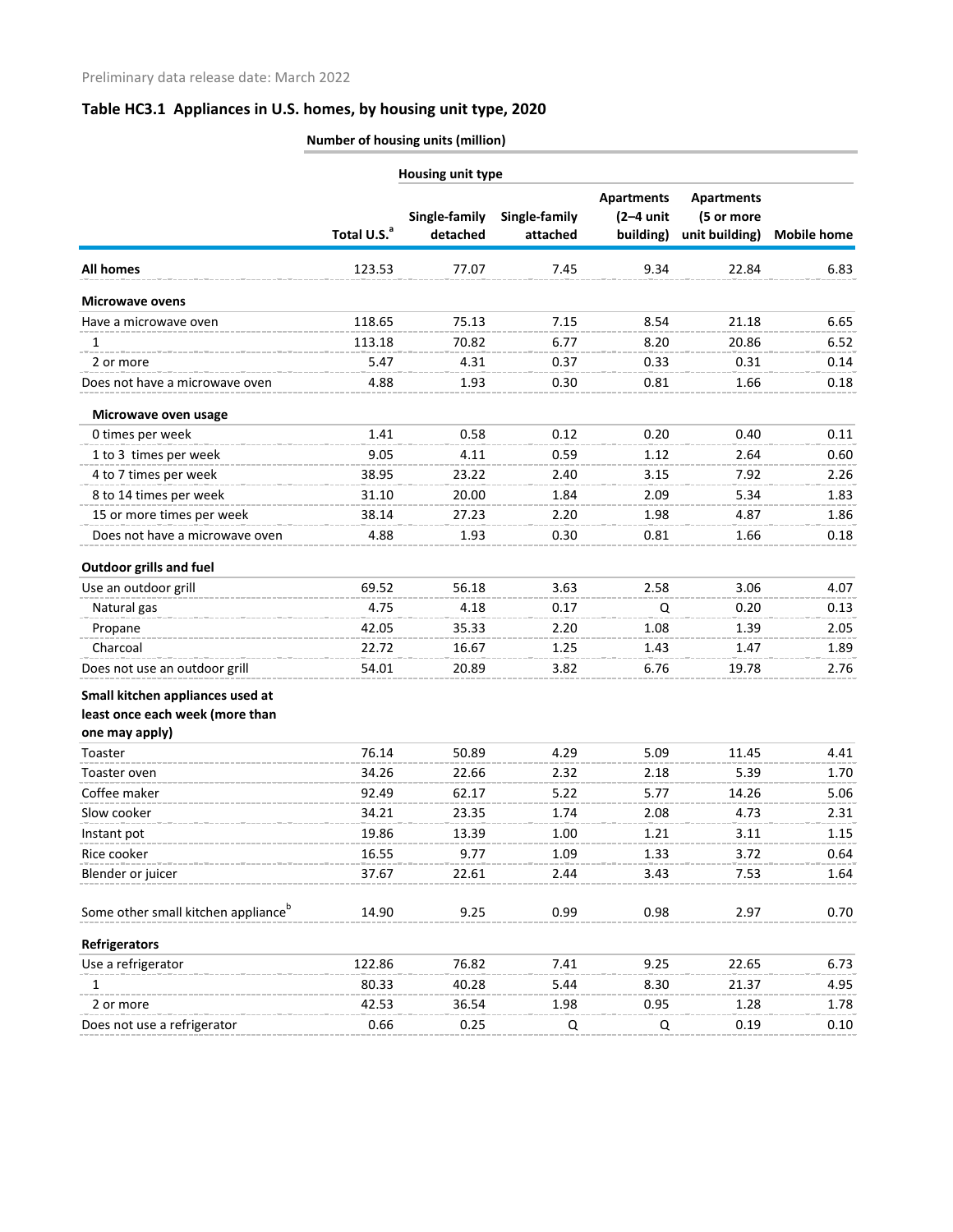| Housing unit type                   |                         |                           |                           |                                               |                                                   |                    |
|-------------------------------------|-------------------------|---------------------------|---------------------------|-----------------------------------------------|---------------------------------------------------|--------------------|
|                                     | Total U.S. <sup>a</sup> | Single-family<br>detached | Single-family<br>attached | <b>Apartments</b><br>$(2-4$ unit<br>building) | <b>Apartments</b><br>(5 or more<br>unit building) | <b>Mobile home</b> |
| <b>All homes</b>                    | 123.53                  | 77.07                     | 7.45                      | 9.34                                          | 22.84                                             | 6.83               |
| Most-used refrigerator size         |                         |                           |                           |                                               |                                                   |                    |
| Half-size or compact                | 1.16                    | 0.30                      | 0.07                      | 0.26                                          | 0.38                                              | 0.15               |
| Small (less than 17.6 cubic feet)   | 6.06                    | 2.13                      | 0.34                      | 0.86                                          | 2.28                                              | 0.46               |
| Medium (17.6 to 22.5 cubic feet)    | 57.01                   | 30.36                     | 3.62                      | 5.77                                          | 13.72                                             | 3.55               |
| Large (22.6 to 29.5 cubic feet)     | 56.34                   | 42.07                     | 3.30                      | 2.33                                          | 6.16                                              | 2.48               |
| Very large (more than 29.5 cubic    |                         |                           |                           |                                               |                                                   |                    |
| feet)                               | 2.30                    | 1.96                      | 0.09                      | Q                                             | 0.11                                              | 0.10               |
| Does not use a refrigerator         | 0.66                    | 0.25                      | Q                         | Q                                             | 0.19                                              | 0.10               |
| Most-used refrigerator type         |                         |                           |                           |                                               |                                                   |                    |
| Half-size/compact                   | 1.16                    | 0.30                      | 0.07                      | 0.26                                          | 0.38                                              | 0.15               |
| 1 door                              | 11.66                   | 4.83                      | 0.67                      | 1.68                                          | 3.58                                              | 0.90               |
| 2 doors, top freezer                | 42.06                   | 16.61                     | 2.72                      | 5.64                                          | 14.10                                             | 3.00               |
| 2 doors, bottom freezer             | 26.49                   | 21.93                     | 1.53                      | 0.42                                          | 1.83                                              | 0.79               |
| 2 doors, side-by-side               | 35.31                   | 27.68                     | 2.12                      | 1.22                                          | 2.54                                              | 1.75               |
| 3 or more doors                     | 6.18                    | 5.48                      | 0.30                      | Q                                             | 0.23                                              | 0.13               |
| Does not use a refrigerator         | 0.66                    | 0.25                      | Q                         | Q                                             | 0.19                                              | 0.10               |
| Most-used refrigerator age          |                         |                           |                           |                                               |                                                   |                    |
| Less than 2 years old               | 18.69                   | 11.64                     | 1.16                      | 1.42                                          | 3.53                                              | 0.93               |
| 2 to 4 years old                    | 29.23                   | 17.52                     | 1.72                      | 2.35                                          | 5.89                                              | 1.75               |
| 5 to 9 years old                    | 39.83                   | 24.25                     | 2.36                      | 3.19                                          | 7.78                                              | 2.25               |
| 10 to 14 years old                  | 20.81                   | 13.45                     | 1.36                      | 1.52                                          | 3.45                                              | 1.02               |
| 15 to 19 years old                  | 8.82                    | 6.11                      | 0.50                      | 0.51                                          | 1.28                                              | 0.42               |
| 20 or more years old                | 5.49                    | 3.85                      | 0.31                      | 0.26                                          | 0.72                                              | 0.36               |
| Does not use a refrigerator         | 0.66                    | 0.25                      | Q                         | Q                                             | 0.19                                              | 0.10               |
| Most-used refrigerator through-the- |                         |                           |                           |                                               |                                                   |                    |
| door ice service                    |                         |                           |                           |                                               |                                                   |                    |
| Yes                                 | 48.15                   | 40.20                     | 2.84                      | 0.96                                          | 2.28                                              | 1.86               |
| No                                  | 74.72                   | 36.62                     | 4.57                      | 8.29                                          | 20.37                                             | 4.87               |
| Does not use a refrigerator         | 0.66                    | 0.25                      | Q                         | Q                                             | 0.19                                              | 0.10               |
| Second refrigerator                 |                         |                           |                           |                                               |                                                   |                    |
| Use a second refrigerator           | 42.53                   | 36.54                     | 1.98                      | 0.95                                          | 1.28                                              | 1.78               |
| Does not use a second refrigerator  | 80.99                   | 40.53                     | 5.47                      | 8.39                                          | 21.55                                             | 5.05               |
| Second refrigerator size            |                         |                           |                           |                                               |                                                   |                    |
| Half-size or compact                | 10.09                   | 7.77                      | 0.56                      | 0.37                                          | 0.74                                              | 0.64               |
| Small (less than 17.6 cubic feet)   | 7.17                    | 5.88                      | 0.34                      | 0.23                                          | 0.38                                              | 0.35               |
| Medium (17.6 to 22.5 cubic feet)    | 17.14                   | 15.53                     | 0.72                      | 0.21                                          | 0.11                                              | 0.57               |
| Large (22.6 to 29.5 cubic feet)     | 7.86                    | 7.11                      | 0.35                      | 0.14                                          | Q                                                 | 0.23               |
| Very large (more than 29.5 cubic    |                         |                           |                           |                                               |                                                   |                    |
| feet)                               | 0.27                    | 0.25                      | Q                         | N                                             | Q                                                 | Q                  |
| Does not use a second refrigerator  | 80.99                   | 40.53                     | 5.47                      | 8.39                                          | 21.55                                             | 5.05               |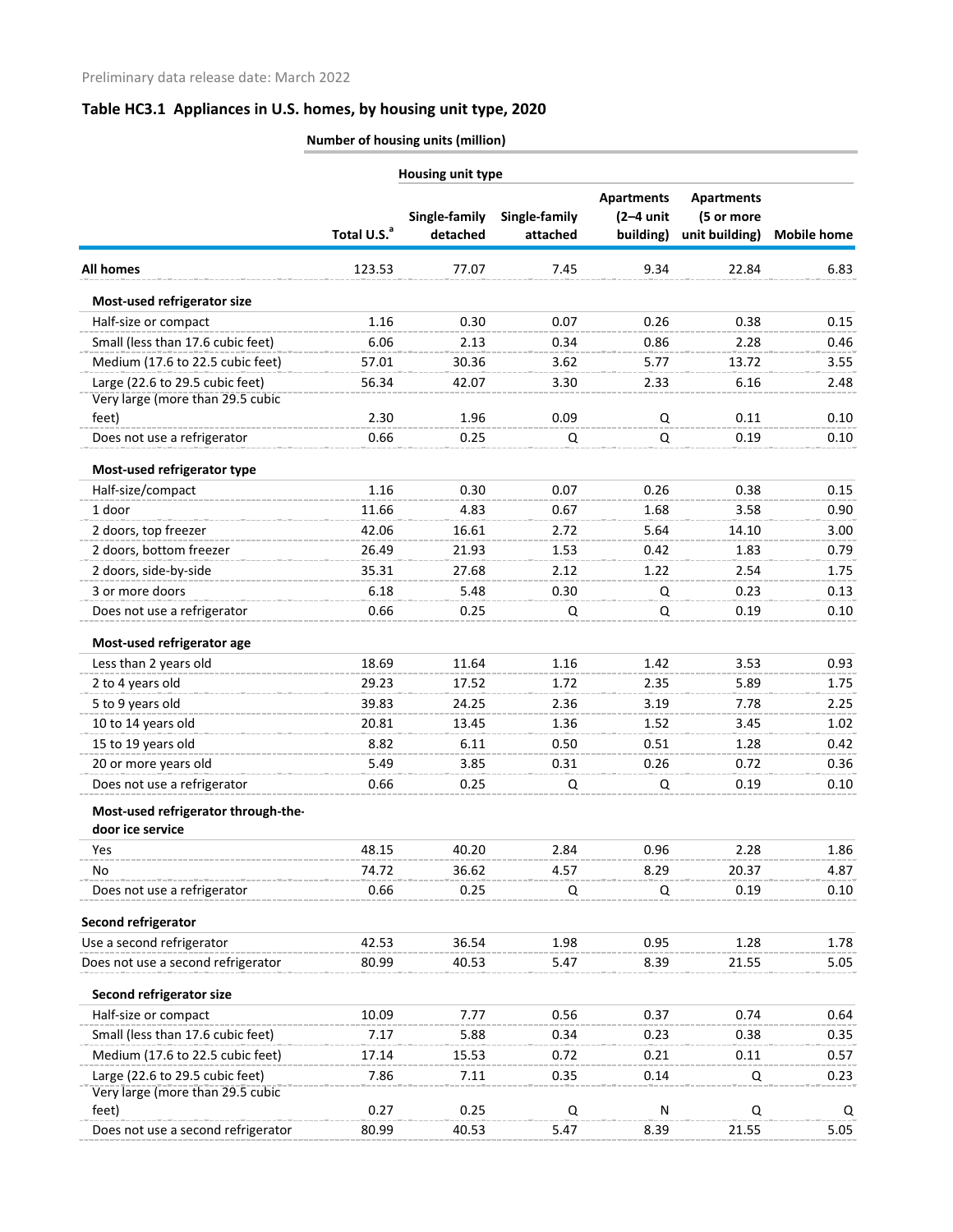| Housing unit type                   |                         |                           |                           |                                               |                                                   |                    |  |
|-------------------------------------|-------------------------|---------------------------|---------------------------|-----------------------------------------------|---------------------------------------------------|--------------------|--|
|                                     | Total U.S. <sup>a</sup> | Single-family<br>detached | Single-family<br>attached | <b>Apartments</b><br>$(2-4$ unit<br>building) | <b>Apartments</b><br>(5 or more<br>unit building) | <b>Mobile home</b> |  |
| <b>All homes</b>                    | 123.53                  | 77.07                     | 7.45                      | 9.34                                          | 22.84                                             | 6.83               |  |
| Second refrigerator type            |                         |                           |                           |                                               |                                                   |                    |  |
| Half-size or compact                | 10.09                   | 7.77                      | 0.56                      | 0.37                                          | 0.74                                              | 0.64               |  |
| 1 door                              | 7.51                    | 6.03                      | 0.40                      | 0.28                                          | 0.37                                              | 0.43               |  |
| 2 doors, top freezer                | 15.53                   | 14.05                     | 0.64                      | 0.23                                          | Q                                                 | 0.50               |  |
| 2 doors, bottom freezer             | 2.08                    | 1.91                      | 0.10                      | Q                                             | Q                                                 | Q                  |  |
| 2 doors, side-by-side               | 7.00                    | 6.45                      | 0.27                      | Q                                             | Q                                                 | 0.20               |  |
| 3 or more doors                     | 0.34                    | 0.33                      | Q                         | Q                                             | N                                                 | N                  |  |
| Does not use a second refrigerator  | 80.99                   | 40.53                     | 5.47                      | 8.39                                          | 21.55                                             | 5.05               |  |
| Second refrigerator age             |                         |                           |                           |                                               |                                                   |                    |  |
| Less than 2 years old               | 4.82                    | 3.56                      | 0.32                      | 0.23                                          | 0.42                                              | 0.30               |  |
| 2 to 4 years old                    | 6.27                    | 4.95                      | 0.35                      | 0.26                                          | 0.35                                              | 0.37               |  |
| 5 to 9 years old                    | 11.05                   | 9.41                      | 0.57                      | 0.26                                          | 0.31                                              | 0.50               |  |
| 10 to 14 years old                  | 10.68                   | 9.62                      | 0.39                      | 0.13                                          | 0.15                                              | 0.38               |  |
| 15 to 19 years old                  | 5.13                    | 4.76                      | 0.22                      | Q                                             | Q                                                 | 0.09               |  |
| 20 or more years old                | 4.59                    | 4.25                      | 0.13                      | Q                                             | Q                                                 | 0.14               |  |
| Does not use a second refrigerator  | 80.99                   | 40.53                     | 5.47                      | 8.39                                          | 21.55                                             | 5.05               |  |
| <b>Second refrigerator location</b> |                         |                           |                           |                                               |                                                   |                    |  |
| <b>Basement</b>                     | 9.68                    | 9.20                      | 0.49                      | N                                             | $\mathsf{N}$                                      | N                  |  |
| Garage                              | 16.25                   | 15.57                     | 0.68                      | N                                             | N                                                 | N                  |  |
| Outside                             | 2.94                    | 2.23                      | 0.14                      | Q                                             | Q                                                 | 0.53               |  |
| Main living area                    | 13.23                   | 9.19                      | 0.66                      | 0.93                                          | 1.22                                              | 1.23               |  |
| Some other location                 | 0.43                    | 0.36                      | Q                         | N                                             | Q                                                 | Q                  |  |
| Does not use a second refrigerator  | 80.99                   | 40.53                     | 5.47                      | 8.39                                          | 21.55                                             | 5.05               |  |
| Wine chiller                        |                         |                           |                           |                                               |                                                   |                    |  |
| Yes                                 | 5.69                    | 4.73                      | 0.25                      | 0.14                                          | 0.52                                              | Q                  |  |
| No                                  | 117.84                  | 72.34                     | 7.20                      | 9.20                                          | 22.32                                             | 6.77               |  |
| <b>Separate freezers</b>            |                         |                           |                           |                                               |                                                   |                    |  |
| Use a separate freezer              | 41.14                   | 33.53                     | 1.68                      | 1.23                                          | 2.05                                              | 2.66               |  |
| 1                                   | 36.37                   | 29.37                     | 1.56                      | 1.16                                          | 1.94                                              | 2.33               |  |
| 2 or more                           | 4.78                    | 4.16                      | 0.12                      | 0.06                                          | 0.11                                              | 0.33               |  |
| Does not use a separate freezer     | 82.38                   | 43.54                     | 5.77                      | 8.11                                          | 20.79                                             | 4.17               |  |
| Most-used separate freezer size     |                         |                           |                           |                                               |                                                   |                    |  |
| Half-size or compact                | 4.47                    | 3.19                      | 0.27                      | 0.17                                          | 0.51                                              | 0.33               |  |
| Small (less than 17.6 cubic feet)   | 12.27                   | 9.59                      | 0.60                      | 0.53                                          | 0.71                                              | 0.85               |  |
| Medium (17.6 to 22.5 cubic feet)    | 15.80                   | 13.27                     | 0.57                      | 0.39                                          | 0.60                                              | 0.97               |  |
| Large (22.6 to 29.5 cubic feet)     | 7.88                    | 6.87                      | 0.23                      | 0.13                                          | 0.20                                              | 0.45               |  |
| Very large (more than 29.5 cubic    |                         |                           |                           |                                               |                                                   |                    |  |
| feet)                               | 0.72                    | 0.61                      | Q                         | Q                                             | Q                                                 | Q                  |  |
| Does not use a separate freezer     | 82.38                   | 43.54                     | 5.77                      | 8.11                                          | 20.79                                             | 4.17               |  |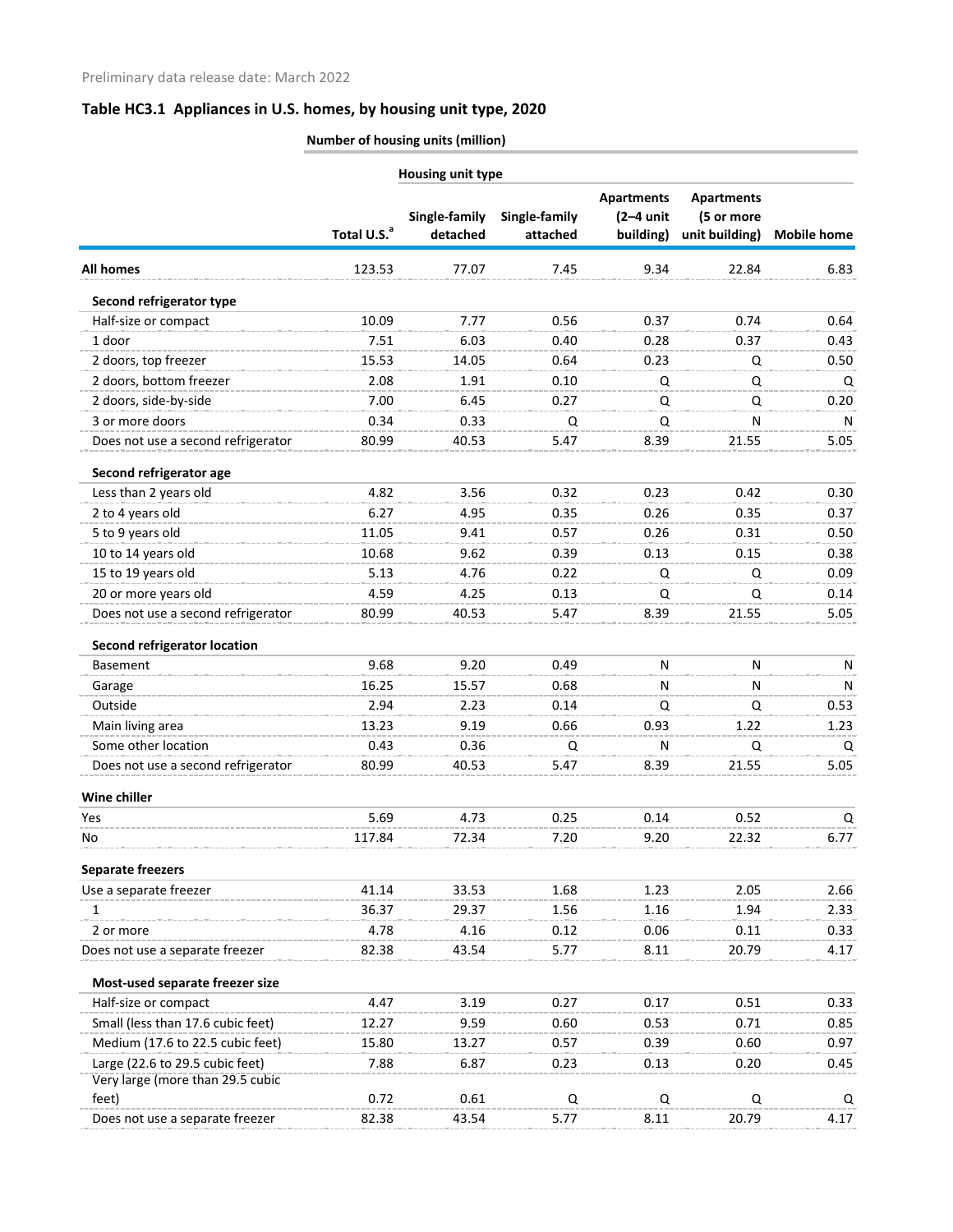| <b>Number of housing units (million)</b> |  |
|------------------------------------------|--|
|                                          |  |

| Single-family<br>Single-family                            | <b>Apartments</b><br>$(2-4$ unit<br>building) | <b>Apartments</b><br>(5 or more |                    |
|-----------------------------------------------------------|-----------------------------------------------|---------------------------------|--------------------|
| Total U.S. <sup>a</sup><br>detached<br>attached           |                                               | unit building)                  | <b>Mobile home</b> |
| <b>All homes</b><br>77.07<br>7.45<br>123.53               | 9.34                                          | 22.84                           | 6.83               |
| Most-used separate freezer type                           |                                               |                                 |                    |
| Upright<br>19.49<br>16.37<br>0.72                         | 0.43                                          | 0.89                            | 1.09               |
| Chest<br>21.65<br>17.16<br>0.96                           | 0.80                                          | 1.15                            | 1.57               |
| Does not use a separate freezer<br>82.38<br>43.54<br>5.77 | 8.11                                          | 20.79                           | 4.17               |
| Most-used separate freezer age                            |                                               |                                 |                    |
| 5.67<br>Less than 2 years old<br>4.26<br>0.37             | 0.27                                          | 0.39                            | 0.38               |
| 2 to 4 years old<br>6.58<br>4.90<br>0.30                  | 0.39                                          | 0.58                            | 0.41               |
| 5 to 9 years old<br>11.64<br>9.34<br>0.51                 | 0.33                                          | 0.58                            | 0.88               |
| 10 to 14 years old<br>0.27<br>8.44<br>7.23                | 0.12                                          | 0.32                            | 0.50               |
| 15 to 19 years old<br>4.20<br>3.67<br>0.14                | Q                                             | 0.13                            | 0.23               |
| 20 or more years old<br>0.08<br>4.61<br>4.13              | Q                                             | Q                               | 0.27               |
| Does not use a separate freezer<br>5.77<br>82.38<br>43.54 | 8.11                                          | 20.79                           | 4.17               |
| Most-used separate freezer<br>defrosting                  |                                               |                                 |                    |
| Manual<br>21.90<br>18.01<br>0.94                          | 0.68                                          | 0.97                            | 1.30               |
| Automatic<br>0.74<br>19.25<br>15.52                       | 0.55                                          | 1.08                            | 1.36               |
| Does not use a separate freezer<br>82.38<br>43.54<br>5.77 | 8.11                                          | 20.79                           | 4.17               |
| Dishwashers and usage                                     |                                               |                                 |                    |
| Have a dishwasher<br>89.79<br>61.22<br>5.74               | 4.30                                          | 15.23                           | 3.29               |
| Used 0 times per week<br>17.11<br>1.21<br>9.49            | 1.52                                          | 3.98                            | 0.92               |
| Used 1 time per week<br>13.86<br>8.58<br>1.07             | 0.72                                          | 3.10                            | 0.39               |
| Used 2 to 3 times per week<br>26.32<br>18.50<br>1.74      | 1.01                                          | 4.15                            | 0.92               |
| Used 4 to 6 times per week<br>19.34<br>0.99<br>14.68      | 0.61                                          | 2.49                            | 0.56               |
| 0.73<br>Used 7 or more times per week<br>13.17<br>9.97    | 0.44                                          | 1.52                            | 0.50               |
| Does not have a dishwasher<br>33.74<br>15.85<br>1.72      | 5.04                                          | 7.60                            | 3.54               |
| Dishwasher age                                            |                                               |                                 |                    |
| Less than 2 years old<br>13.86<br>9.39<br>0.92            | 0.71                                          | 2.35                            | 0.49               |
| 2 to 4 years old<br>13.70<br>21.09<br>1.33                | 0.94                                          | 4.38                            | 0.75               |
| 5 to 9 years old<br>28.29<br>19.00<br>1.69                | 1.71                                          | 4.97                            | 0.92               |
| 10 to 14 years old<br>1.04<br>15.19<br>10.47              | 0.63                                          | 2.49                            | 0.56               |
| 15 to 19 years old<br>6.51<br>4.94<br>0.43                | 0.16                                          | 0.67                            | 0.31               |
| 20 or more years old<br>4.84<br>0.32<br>3.72              | 0.16                                          | 0.37                            | 0.27               |
| Does not have a dishwasher<br>33.74<br>15.85<br>1.72      | 5.04                                          | 7.60                            | 3.54               |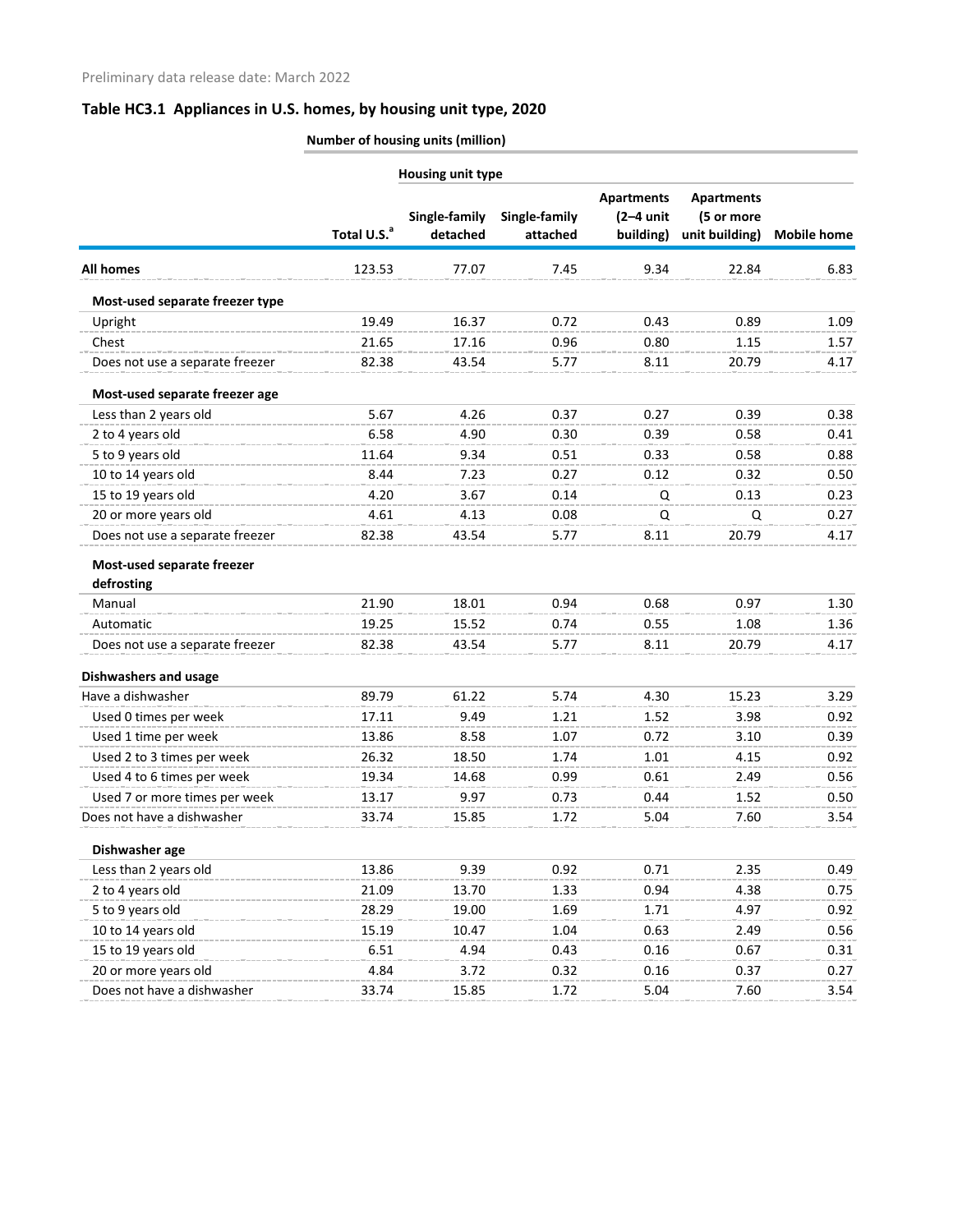|                                     | Total U.S. <sup>a</sup> | Single-family<br>detached | Single-family<br>attached | <b>Apartments</b><br>$(2-4$ unit<br>building) | <b>Apartments</b><br>(5 or more<br>unit building) | <b>Mobile home</b> |
|-------------------------------------|-------------------------|---------------------------|---------------------------|-----------------------------------------------|---------------------------------------------------|--------------------|
| <b>All homes</b>                    | 123.53                  | 77.07                     | 7.45                      | 9.34                                          | 22.84                                             | 6.83               |
| Most-used dishwasher cycle type     |                         |                           |                           |                                               |                                                   |                    |
| Normal or default cycle without     |                         |                           |                           |                                               |                                                   |                    |
| heated dry                          | 13.22                   | 9.43                      | 0.91                      | 0.50                                          | 1.91                                              | 0.47               |
| Normal or default cycle with heated |                         | 32.67                     | 2.78                      | 1.77                                          | 7.40                                              | 1.41               |
| dry                                 | 46.03<br>5.49           | 3.59                      | 0.29                      | 0.27                                          | 1.08                                              | 0.26               |
| Heavy or pots and pans cycle        | 1.23                    | 0.76                      |                           |                                               | 0.23                                              |                    |
| Light or delicate cycle             | 4.85                    | 3.83                      | 0.15<br>0.27              | Q<br>0.12                                     | 0.47                                              | Q                  |
| Energy saver                        |                         |                           |                           |                                               |                                                   | 0.16               |
| Quick cycle                         | 1.85                    | 1.45                      | 0.13                      | Q                                             | 0.17                                              | Q                  |
| Does not have or use a dishwasher   | 50.85                   | 25.33                     | 2.92                      | 6.56                                          | 11.58                                             | 4.46               |
| <b>Clothes washers</b>              |                         |                           |                           |                                               |                                                   |                    |
| Have a clothes washer at home       | 103.96                  | 75.27                     | 6.78                      | 4.56                                          | 11.17                                             | 6.18               |
| Top-loading                         | 74.82                   | 53.04                     | 5.05                      | 3.41                                          | 8.25                                              | 5.07               |
| Front-loading                       | 29.14                   | 22.23                     | 1.73                      | 1.15                                          | 2.92                                              | 1.11               |
| Does not have a clothes washer at   |                         |                           |                           |                                               |                                                   |                    |
| home                                | 19.57                   | 1.80                      | 0.67                      | 4.78                                          | 11.66                                             | 0.66               |
| Clothes washer age                  |                         |                           |                           |                                               |                                                   |                    |
| Less than 2 years old               | 17.32                   | 12.21                     | 1.17                      | 0.93                                          | 2.06                                              | 0.95               |
| 2 to 4 years old                    | 26.15                   | 18.46                     | 1.65                      | 1.29                                          | 3.16                                              | 1.58               |
| 5 to 9 years old                    | 34.70                   | 25.18                     | 2.20                      | 1.47                                          | 3.64                                              | 2.22               |
| 10 to 14 years old                  | 16.15                   | 12.01                     | 1.14                      | 0.52                                          | 1.53                                              | 0.95               |
| 15 to 19 years old                  | 5.80                    | 4.35                      | 0.38                      | 0.26                                          | 0.48                                              | 0.32               |
| 20 or more years old                | 3.83                    | 3.05                      | 0.24                      | 0.09                                          | 0.30                                              | 0.16               |
| Does not have a clothes washer at   |                         |                           |                           |                                               |                                                   |                    |
| home                                | 19.57                   | 1.80                      | 0.67                      | 4.78                                          | 11.66                                             | 0.66               |
| <b>Clothes washer usage</b>         |                         |                           |                           |                                               |                                                   |                    |
| 0 loads per week                    | 1.19                    | 0.64                      | 0.14                      | 0.13                                          | 0.12                                              | 0.16               |
| 1 to 4 loads per week               | 70.32                   | 48.84                     | 5.00                      | 3.41                                          | 8.98                                              | 4.09               |
| 5 to 9 loads per week               | 25.67                   | 20.25                     | 1.34                      | 0.87                                          | 1.74                                              | 1.48               |
| 10 to 15 loads per week             | 5.90                    | 4.86                      | 0.25                      | 0.13                                          | 0.33                                              | 0.34               |
| More than 15 loads per week         | 0.88                    | 0.68                      | 0.05                      | Q                                             | Q                                                 | 0.11               |
| Does not have a clothes washer at   |                         |                           |                           |                                               |                                                   |                    |
| home                                | 19.57                   | 1.80                      | 0.67                      | 4.78                                          | 11.66                                             | 0.66               |
| Usual water temperature setting     |                         |                           |                           |                                               |                                                   |                    |
| for the wash cycle                  |                         |                           |                           |                                               |                                                   |                    |
| Hot                                 | 8.72                    | 6.11                      | 0.54                      | 0.51                                          | 1.04                                              | 0.52               |
| Warm                                | 53.11                   | 39.67                     | 3.46                      | 2.18                                          | 5.29                                              | 2.51               |
| Cold                                | 42.13                   | 29.49                     | 2.78                      | 1.86                                          | 4.84                                              | 3.15               |
| Does not have or use a clothes      |                         |                           |                           |                                               |                                                   |                    |
| washer at home                      | 19.57                   | 1.80                      | 0.67                      | 4.78                                          | 11.66                                             | 0.66               |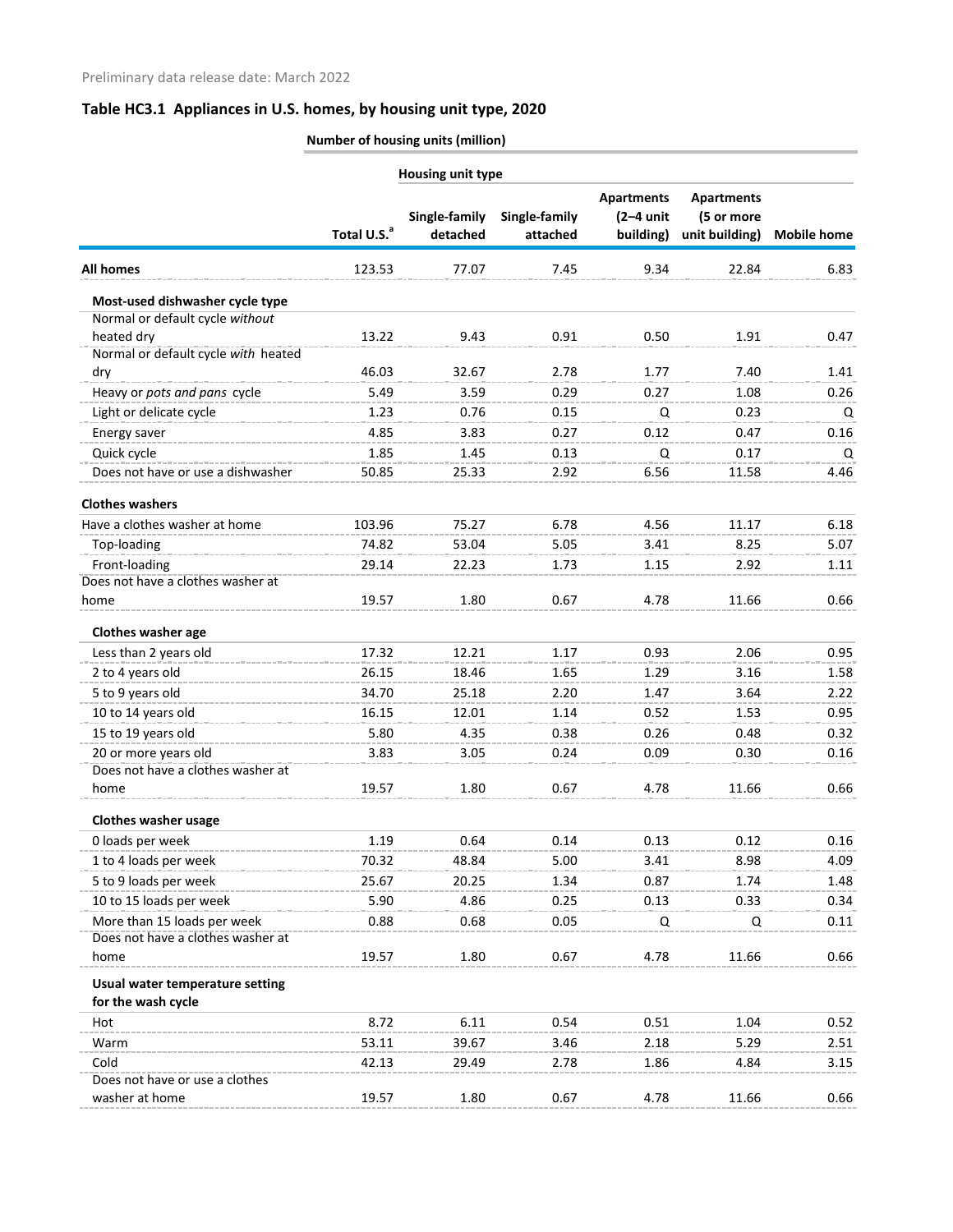|  | <b>Number of housing units (million)</b> |
|--|------------------------------------------|
|  |                                          |

|                                          |                         | <b>Housing unit type</b>  |                           |                                               |                                                   |                    |
|------------------------------------------|-------------------------|---------------------------|---------------------------|-----------------------------------------------|---------------------------------------------------|--------------------|
|                                          | Total U.S. <sup>a</sup> | Single-family<br>detached | Single-family<br>attached | <b>Apartments</b><br>$(2-4$ unit<br>building) | <b>Apartments</b><br>(5 or more<br>unit building) | <b>Mobile home</b> |
| <b>All homes</b>                         | 123.53                  | 77.07                     | 7.45                      | 9.34                                          | 22.84                                             | 6.83               |
| Clothes dryer and fuel                   |                         |                           |                           |                                               |                                                   |                    |
| Have a clothes dryer at home             | 102.32                  | 74.45                     | 6.61                      | 4.29                                          | 10.96                                             | 6.01               |
| Electricity                              | 82.20                   | 58.08                     | 5.13                      | 3.36                                          | 10.12                                             | 5.51               |
| Natural gas                              | 18.89                   | 15.33                     | 1.45                      | 0.88                                          | 0.84                                              | 0.40               |
| Propane                                  | 1.23                    | 1.04                      | 0.03                      | Q                                             | N                                                 | 0.11               |
| Does not have a clothes dryer at<br>home | 21.20                   | 2.62                      | 0.84                      | 5.05                                          | 11.88                                             | 0.82               |
| Clothes dryer age                        |                         |                           |                           |                                               |                                                   |                    |
| Less than 2 years old                    | 15.02                   | 10.45                     | 1.01                      | 0.79                                          | 2.01                                              | 0.77               |
| 2 to 4 years old                         | 23.44                   | 16.01                     | 1.57                      | 1.20                                          | 3.17                                              | 1.48               |
| 5 to 9 years old                         | 34.26                   | 25.09                     | 2.16                      | 1.42                                          | 3.46                                              | 2.13               |
| 10 to 14 years old                       | 17.68                   | 13.45                     | 1.17                      | 0.57                                          | 1.50                                              | 1.00               |
| 15 to 19 years old                       | 7.03                    | 5.50                      | 0.45                      | 0.25                                          | 0.49                                              | 0.34               |
| 20 or more years old                     | 4.89                    | 3.94                      | 0.26                      | 0.07                                          | 0.33                                              | 0.30               |
| Does not have a clothes dryer at         |                         |                           |                           |                                               |                                                   |                    |
| home                                     | 21.20                   | 2.62                      | 0.84                      | 5.05                                          | 11.88                                             | 0.82               |
| <b>Clothes dryer usage</b>               |                         |                           |                           |                                               |                                                   |                    |
| 0 loads per week                         | 1.92                    | 1.14                      | 0.14                      | 0.24                                          | 0.23                                              | 0.16               |
| 1 to 4 loads per week                    | 67.48                   | 47.22                     | 4.74                      | 3.01                                          | 8.56                                              | 3.94               |
| 5 to 9 loads per week                    | 25.93                   | 20.40                     | 1.42                      | 0.87                                          | 1.80                                              | 1.45               |
| 10 to 15 loads per week                  | 6.06                    | 4.95                      | 0.26                      | 0.16                                          | 0.34                                              | 0.35               |
| More than 15 loads per week              | 0.93                    | 0.73                      | 0.05                      | Q                                             | Q                                                 | 0.12               |
| Does not have a clothes dryer at         |                         |                           |                           |                                               |                                                   |                    |
| home                                     | 21.20                   | 2.62                      | 0.84                      | 5.05                                          | 11.88                                             | 0.82               |

Source: U.S. Energy Information Administration, Office of Energy Demand and Integrated Statistics, Form EIA-457A of the *2020 Residential Energy Consumption Survey*

Notes: Because of rounding, data may not sum to totals. See RECS Terminology for definition of terms used in these tables.

<sup>a</sup> Total U.S. includes all primary occupied housing units in the 50 states and the District of Columbia. Vacant housing units, seasonal units, second homes, military houses, and group quarters are excluded.

<sup>b</sup>*Some other small kitchen appliance* includes food processors, air fryers, stand mixers, bread makers, waffle makers, electric can openers, sandwich makers, coffee grinders, and many other reported appliances.

Q = Data withheld because either the relative standard error (RSE) was greater than 50% or fewer than 10 households in reporting sample.

N = No households in reporting sample.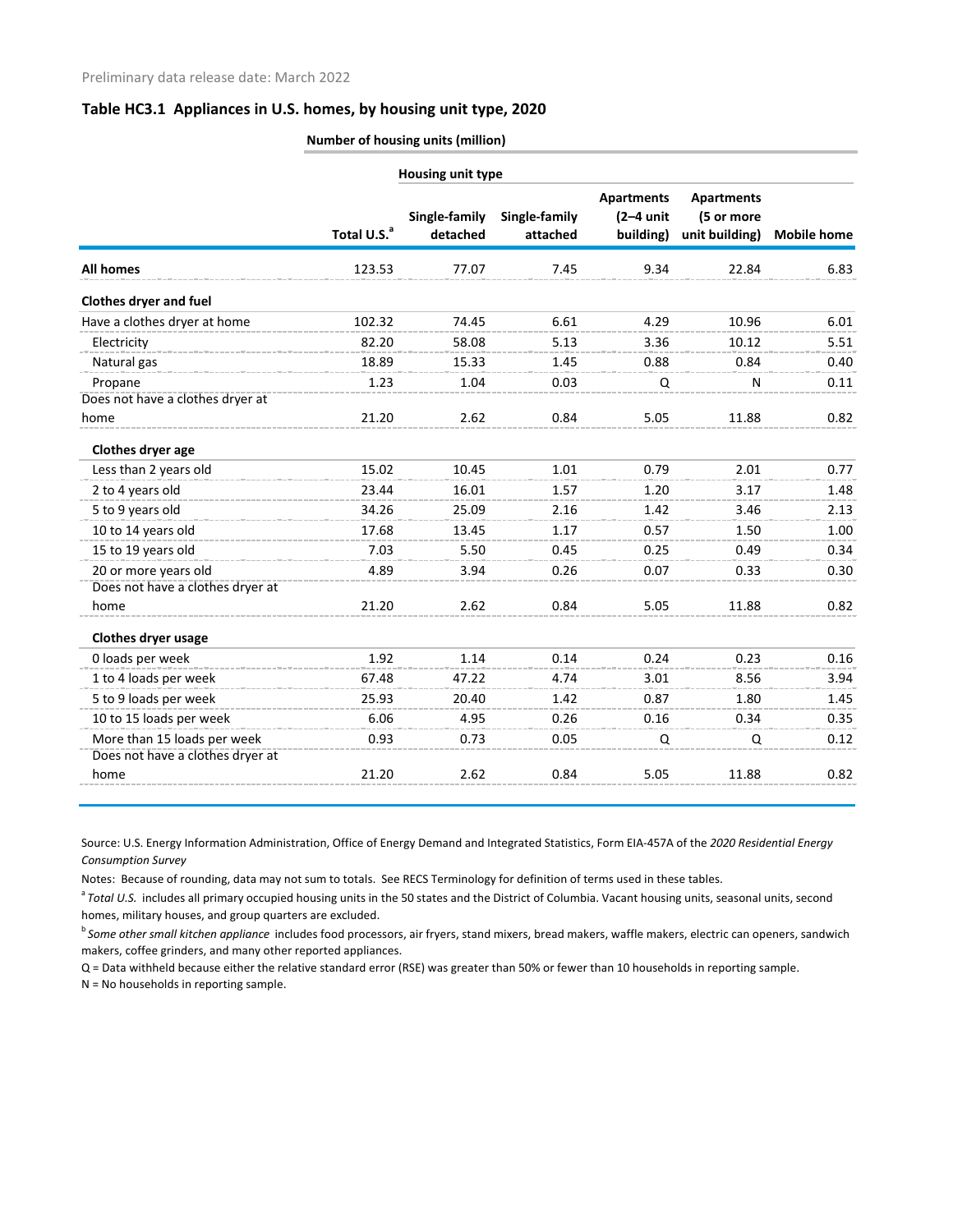|                                     | Housing unit type       |                   |               |                                  |                |                    |  |  |
|-------------------------------------|-------------------------|-------------------|---------------|----------------------------------|----------------|--------------------|--|--|
|                                     |                         | <b>Apartments</b> |               |                                  |                |                    |  |  |
|                                     |                         | Single-family     | Single-family | <b>Apartments</b><br>$(2-4$ unit | (5 or more     |                    |  |  |
|                                     | Total U.S. <sup>a</sup> | detached          | attached      | building)                        | unit building) | <b>Mobile home</b> |  |  |
| <b>All homes</b>                    | 0.00                    | 0.00              | 0.00          | 0.00                             | 0.00           | 0.00               |  |  |
| Ranges (units with both an oven and |                         |                   |               |                                  |                |                    |  |  |
| a cooktop)                          |                         |                   |               |                                  |                |                    |  |  |
| Have a range                        | 0.30                    | 0.46              | 0.65          | 0.67                             | 0.45           | 0.96               |  |  |
| 1                                   | 0.32                    | 0.48              | 0.76          | 0.83                             | 0.51           | 0.97               |  |  |
| 2 or more                           | 5.29                    | 5.81              | 18.63         | 21.08                            | 36.94          | 70.16              |  |  |
| Does not have a range               | 2.54                    | 2.68              | 10.44         | 24.23                            | 11.89          | 14.12              |  |  |
| Most-used range fuel                |                         |                   |               |                                  |                |                    |  |  |
| Electricity                         | 0.69                    | 0.92              | 2.21          | 3.44                             | 1.41           | 2.85               |  |  |
| Natural gas                         | 1.17                    | 1.28              | 3.18          | 4.70                             | 3.89           | 6.39               |  |  |
| Propane                             | 3.91                    | 4.39              | 24.02         | 29.20                            | 24.39          | 9.40               |  |  |
| Dual-fuel                           | 3.49                    | 5.01              | 12.00         | 13.78                            | 9.59           | 23.44              |  |  |
| Does not have a range               | 2.54                    | 2.68              | 10.44         | 24.23                            | 11.89          | 14.12              |  |  |
| Most-used range usage: cooktop      |                         |                   |               |                                  |                |                    |  |  |
| part                                |                         |                   |               |                                  |                |                    |  |  |
| 0 times per week                    | 3.97                    | 4.42              | 10.48         | 13.00                            | 7.37           | 12.16              |  |  |
| 1 to 3 times per week               | 2.43                    | 3.15              | 7.36          | 8.68                             | 5.13           | 8.28               |  |  |
| 4 to 7 times per week               | 1.01                    | 1.29              | 3.27          | 4.38                             | 2.51           | 4.31               |  |  |
| 8 to 14 times per week              | 1.41                    | 1.82              | 5.83          | 8.27                             | 5.48           | 6.65               |  |  |
| 15 or more times per week           | 2.84                    | 3.03              | 7.96          | 10.53                            | 7.04           | 15.06              |  |  |
| Does not have a range               | 2.54                    | 2.68              | 10.44         | 24.23                            | 11.89          | 14.12              |  |  |
| Most-used range usage: oven part    |                         |                   |               |                                  |                |                    |  |  |
| 0 times per week                    | 2.41                    | 2.78              | 6.44          | 7.69                             | 4.79           | 9.39               |  |  |
| 1 to 3 times per week               | 0.93                    | 1.15              | 2.87          | 3.93                             | 1.81           | 4.23               |  |  |
| 4 to 7 times per week               | 1.23                    | 1.49              | 4.57          | 6.07                             | 3.46           | 5.97               |  |  |
| 8 to 14 times per week              | 4.39                    | 5.46              | 12.35         | 15.90                            | 12.23          | 13.92              |  |  |
| 15 or more times per week           | 8.88                    | 10.59             | 26.85         | 37.06                            | 20.73          | 33.42              |  |  |
| Does not have a range               | 2.54                    | 2.68              | 10.44         | 24.23                            | 11.89          | 14.12              |  |  |
| Separate cooktops                   |                         |                   |               |                                  |                |                    |  |  |
| Have a separate cooktop             | 1.98                    | 2.04              | 10.43         | 26.20                            | 12.23          | 14.40              |  |  |
| 1                                   | 2.00                    | 2.06              | 10.85         | 26.20                            | 12.23          | 14.40              |  |  |
| 2 or more                           | 13.39                   | 13.74             | 45.59         | 0.00                             | 0.00           | 0.00               |  |  |
| Does not have a separate cooktop    | 0.33                    | 0.52              | 0.64          | 0.66                             | 0.42           | 0.94               |  |  |
| Most-used separate cooktop fuel     |                         |                   |               |                                  |                |                    |  |  |
| Electricity                         | 3.04                    | 3.19              | 15.56         | 29.48                            | 17.57          | 19.01              |  |  |
| Natural gas                         | 2.93                    | 3.21              | 14.83         | 45.62                            | 16.53          | 21.59              |  |  |
| Propane                             | 7.44                    | 7.74              | 76.67         | 100.33                           | 67.42          | 70.09              |  |  |
| Does not have a separate cooktop    | 0.33                    | 0.52              | 0.64          | 0.66                             | 0.42           | 0.94               |  |  |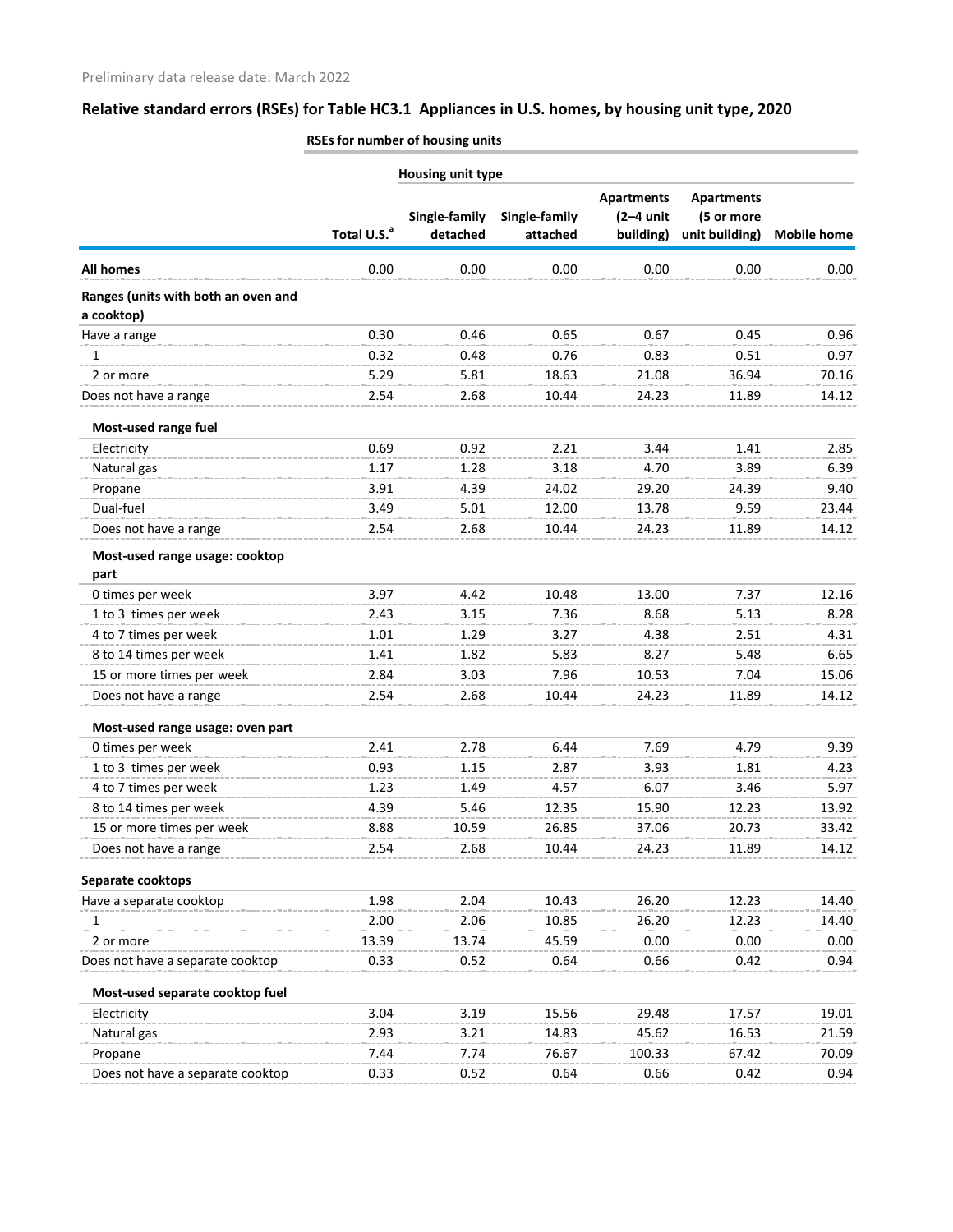|                                    | <b>Housing unit type</b> |                           |                           |                                               |                                                   |                    |  |
|------------------------------------|--------------------------|---------------------------|---------------------------|-----------------------------------------------|---------------------------------------------------|--------------------|--|
|                                    | Total U.S. <sup>a</sup>  | Single-family<br>detached | Single-family<br>attached | <b>Apartments</b><br>$(2-4$ unit<br>building) | <b>Apartments</b><br>(5 or more<br>unit building) | <b>Mobile home</b> |  |
| <b>All homes</b>                   | 0.00                     | 0.00                      | 0.00                      | 0.00                                          | 0.00                                              | 0.00               |  |
| Most-used separate cooktop usage   |                          |                           |                           |                                               |                                                   |                    |  |
| 0 times per week                   | 8.05                     | 8.19                      | 49.10                     | 57.56                                         | 31.91                                             | 69.97              |  |
| 1 to 3 times per week              | 5.70                     | 6.20                      | 33.61                     | 43.26                                         | 36.37                                             | 33.75              |  |
| 4 to 7 times per week              | 3.84                     | 3.92                      | 14.80                     | 37.26                                         | 21.54                                             | 18.62              |  |
| 8 to 14 times per week             | 3.73                     | 3.52                      | 23.99                     | 60.38                                         | 25.04                                             | 42.11              |  |
| 15 or more times per week          | 5.16                     | 5.02                      | 45.19                     | 54.60                                         | 47.96                                             | 52.43              |  |
| Does not have a separate cooktop   | 0.33                     | 0.52                      | 0.64                      | 0.66                                          | 0.42                                              | 0.94               |  |
| Separate wall ovens                |                          |                           |                           |                                               |                                                   |                    |  |
| Have a separate wall oven          | 2.24                     | 2.19                      | 9.38                      | 15.23                                         | 10.21                                             | 11.26              |  |
| 1                                  | 2.46                     | 2.48                      | 9.70                      | 15.27                                         | 10.62                                             | 11.84              |  |
| 2 or more                          | 5.70                     | 5.75                      | 20.58                     | 69.61                                         | 32.63                                             | 49.73              |  |
| Does not have a separate wall oven | 0.42                     | 0.57                      | 1.05                      | 0.99                                          | 0.75                                              | 1.08               |  |
| Most-used separate wall oven fuel  |                          |                           |                           |                                               |                                                   |                    |  |
| Electricity                        | 2.28                     | 2.23                      | 10.09                     | 18.96                                         | 10.26                                             | 14.29              |  |
| Natural gas                        | 5.15                     | 6.39                      | 21.02                     | 25.90                                         | 17.30                                             | 22.50              |  |
| Propane                            | 22.79                    | 23.53                     | 114.52                    | 0.00                                          | 100.34                                            | 88.10              |  |
| Does not have a separate wall oven | 0.42                     | 0.57                      | 1.05                      | 0.99                                          | 0.75                                              | 1.08               |  |
| Most-used separate wall oven       |                          |                           |                           |                                               |                                                   |                    |  |
| usage                              |                          |                           |                           |                                               |                                                   |                    |  |
| 0 times per week                   | 6.88                     | 7.13                      | 29.75                     | 32.12                                         | 19.24                                             | 42.21              |  |
| 1 to 3 times per week              | 3.14                     | 3.34                      | 11.63                     | 22.62                                         | 15.19                                             | 16.42              |  |
| 4 to 7 times per week              | 3.19                     | 3.31                      | 14.67                     | 28.53                                         | 20.04                                             | 22.12              |  |
| 8 to 14 times per week             | 7.16                     | 7.18                      | 37.67                     | 0.00                                          | 27.90                                             | 100.54             |  |
| 15 or more times per week          | 15.91                    | 17.44                     | 60.69                     | 60.89                                         | 46.98                                             | 101.36             |  |
| Does not have a separate wall oven | 0.42                     | 0.57                      | 1.05                      | 0.99                                          | 0.75                                              | 1.08               |  |
| Frequency of hot meals cooked      |                          |                           |                           |                                               |                                                   |                    |  |
| No hot meals cooked                | 11.24                    | 18.39                     | 31.31                     | 34.10                                         | 17.17                                             | 44.94              |  |
| Less than once a week              | 6.88                     | 8.10                      | 20.88                     | 31.15                                         | 15.93                                             | 27.92              |  |
| About once a week                  | 6.73                     | 8.73                      | 19.72                     | 19.53                                         | 17.45                                             | 24.35              |  |
| A few times each week              | 1.68                     | 2.39                      | 5.42                      | 6.95                                          | 4.88                                              | 7.96               |  |
| Once a day                         | 1.47                     | 1.89                      | 5.72                      | 6.71                                          | 4.38                                              | 6.07               |  |
| 2 times a day                      | 1.18                     | 1.42                      | 3.74                      | 5.20                                          | 3.30                                              | 4.51               |  |
| 3 or more times a day              | 1.94                     | 2.03                      | 5.74                      | 7.48                                          | 5.18                                              | 7.15               |  |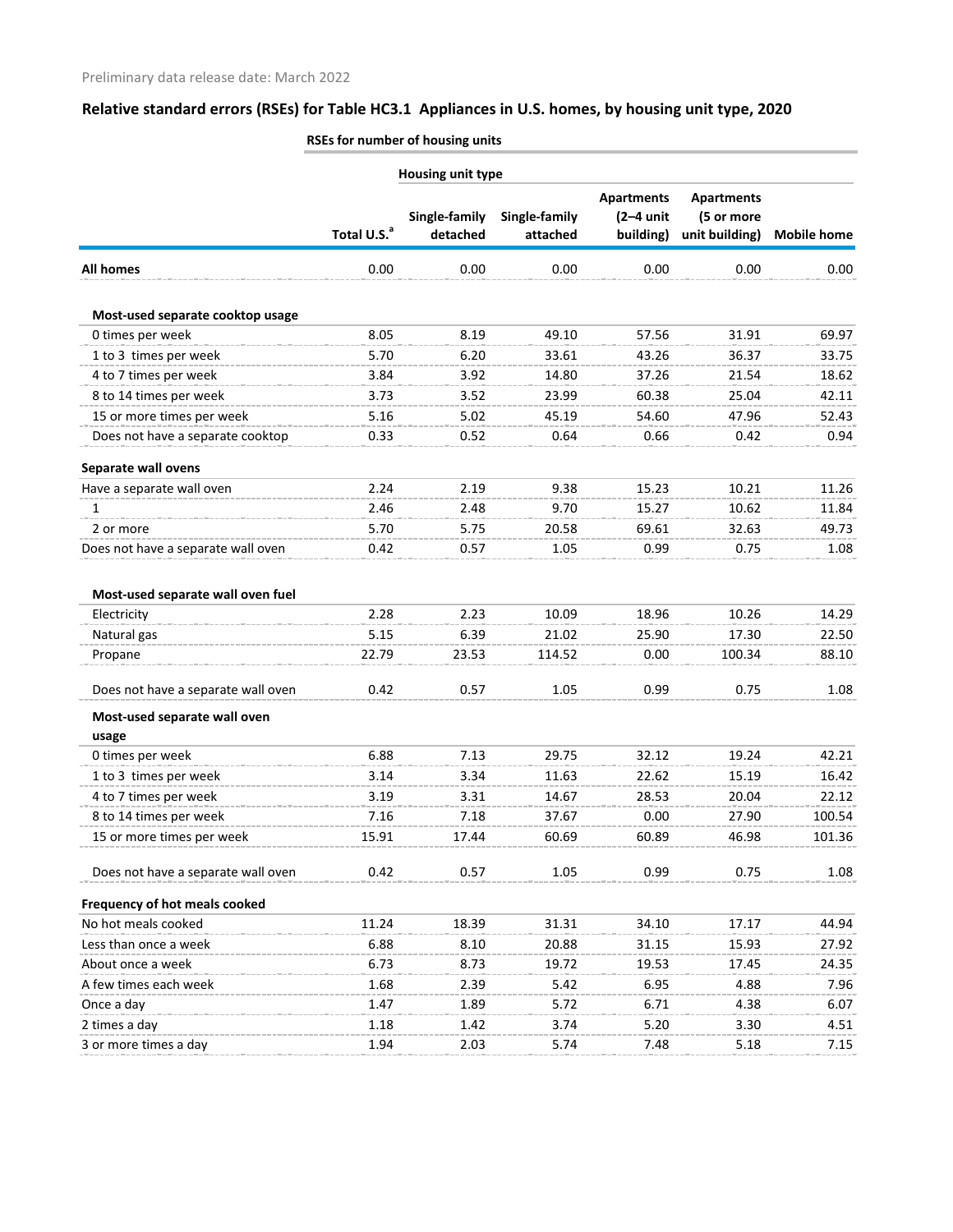|                                                 | Housing unit type       |               |               |                                  |                                 |                    |
|-------------------------------------------------|-------------------------|---------------|---------------|----------------------------------|---------------------------------|--------------------|
|                                                 |                         | Single-family | Single-family | <b>Apartments</b><br>$(2-4$ unit | <b>Apartments</b><br>(5 or more |                    |
|                                                 | Total U.S. <sup>a</sup> | detached      | attached      | building)                        | unit building)                  | <b>Mobile home</b> |
| <b>All homes</b>                                | 0.00                    | 0.00          | 0.00          | 0.00                             | 0.00                            | 0.00               |
| <b>Microwave ovens</b>                          |                         |               |               |                                  |                                 |                    |
| Have a microwave oven                           | 0.20                    | 0.19          | 0.77          | 1.01                             | 0.62                            | 0.73               |
| 1                                               | 0.26                    | 0.29          | 1.28          | 1.20                             | 0.71                            | 0.90               |
| 2 or more                                       | 3.28                    | 3.17          | 15.25         | 17.51                            | 18.65                           | 28.71              |
| Does not have a microwave oven                  | 4.85                    | 7.24          | 18.25         | 10.70                            | 7.95                            | 27.15              |
| Microwave oven usage                            |                         |               |               |                                  |                                 |                    |
| 0 times per week                                | 8.23                    | 11.20         | 21.90         | 22.50                            | 19.04                           | 32.21              |
| 1 to 3 times per week                           | 3.27                    | 4.46          | 9.45          | 10.15                            | 5.95                            | 12.63              |
| 4 to 7 times per week                           | 0.96                    | 1.32          | 4.15          | 5.57                             | 2.94                            | 5.02               |
| 8 to 14 times per week                          | 1.53                    | 1.75          | 4.10          | 6.64                             | 4.18                            | 5.88               |
| 15 or more times per week                       | 1.25                    | 1.33          | 4.47          | 6.93                             | 4.67                            | 6.03               |
| Does not have a microwave oven                  | 4.85                    | 7.24          | 18.25         | 10.70                            | 7.95                            | 27.15              |
| <b>Outdoor grills and fuel</b>                  |                         |               |               |                                  |                                 |                    |
| Use an outdoor grill                            | 0.70                    | 0.63          | 2.71          | 4.99                             | 5.14                            | 3.25               |
| Natural gas                                     | 3.72                    | 3.72          | 16.95         | 53.30                            | 21.33                           | 27.06              |
| Propane                                         | 1.09                    | 1.10          | 4.08          | 9.11                             | 6.67                            | 6.69               |
| Charcoal                                        | 1.66                    | 1.90          | 6.05          | 8.38                             | 7.93                            | 6.16               |
| Does not use an outdoor grill                   | 0.90                    | 1.69          | 2.58          | 1.91                             | 0.79                            | 4.79               |
| Small kitchen appliances used at                |                         |               |               |                                  |                                 |                    |
| least once each week (more than                 |                         |               |               |                                  |                                 |                    |
| one may apply)                                  |                         |               |               |                                  |                                 |                    |
| Toaster                                         | 0.64                    | 0.72          | 2.63          | 2.92                             | 1.89                            | 2.72               |
| Toaster oven                                    | 1.27                    | 1.44          | 4.12          | 6.96                             | 3.46                            | 5.95               |
| Coffee maker                                    | 0.49                    | 0.50          | 1.68          | 3.06                             | 1.84                            | 1.80               |
| Slow cooker                                     | 1.26                    | 1.49          | 5.31          | 5.93                             | 4.78                            | 5.41               |
| Instant pot                                     | 1.92                    | 2.26          | 7.56          | 10.14                            | 5.53                            | 7.30               |
| Rice cooker                                     | 1.85                    | 2.79          | 7.32          | 9.01                             | 5.55                            | 11.60              |
| Blender or juicer                               | 1.29                    | 1.50          | 3.95          | 4.60                             | 2.97                            | 7.39               |
| Some other small kitchen appliance <sup>b</sup> | 2.49                    | 2.81          | 7.69          | 10.89                            | 5.18                            | 10.63              |
| Refrigerators                                   |                         |               |               |                                  |                                 |                    |
| Use a refrigerator                              | 0.06                    | 0.06          | 0.18          | 0.40                             | 0.22                            | 0.46               |
| 1                                               | 0.45                    | 0.86          | 1.44          | 1.10                             | 0.66                            | 2.29               |
| 2 or more                                       | 0.80                    | 0.90          | 3.88          | 8.93                             | 10.52                           | 6.35               |
| Does not use a refrigerator                     | 11.04                   | 20.09         | 33.65         | 42.20                            | 26.21                           | 30.49              |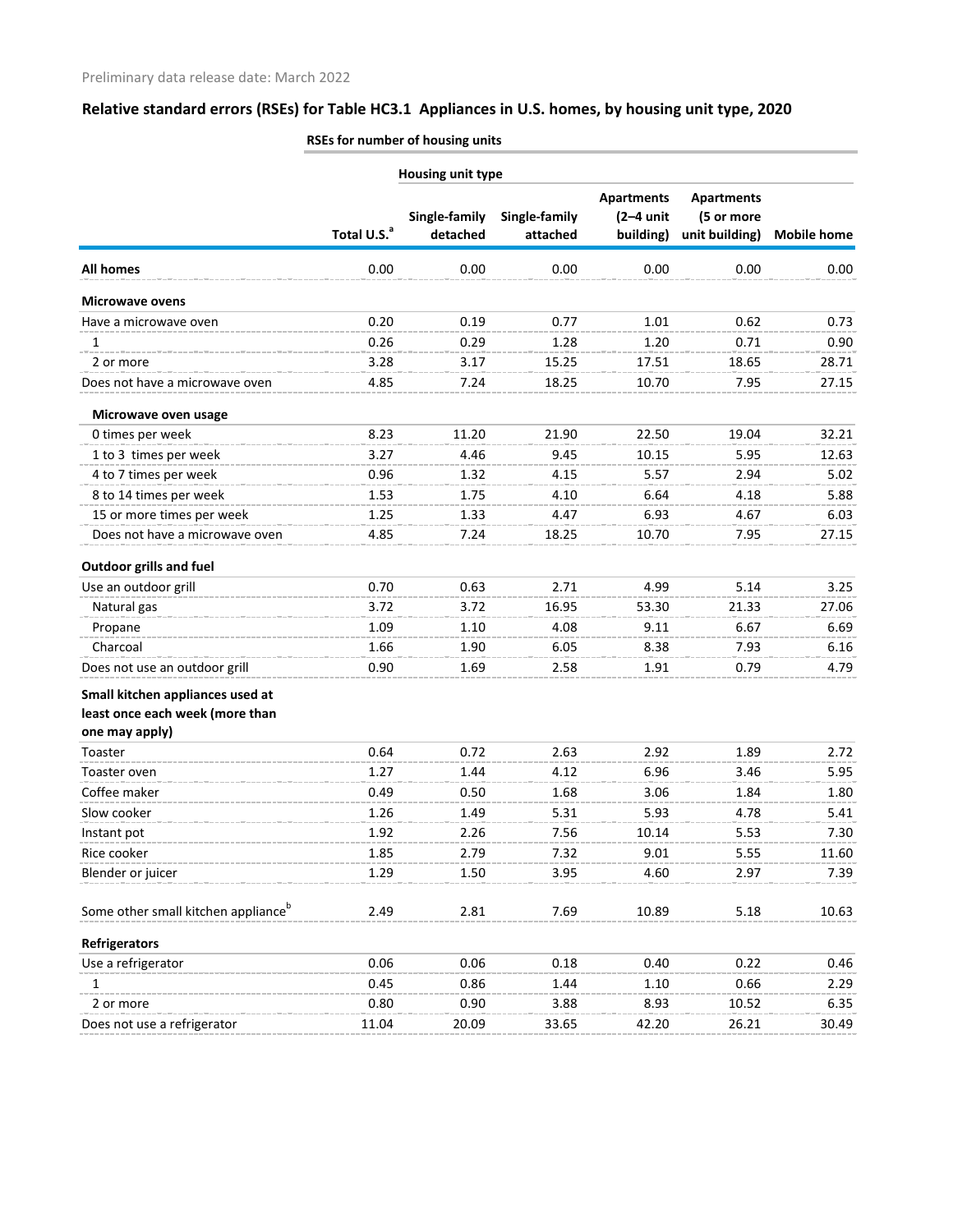|                                     | <b>Housing unit type</b> |                           |                           |                                               |                                                   |                    |
|-------------------------------------|--------------------------|---------------------------|---------------------------|-----------------------------------------------|---------------------------------------------------|--------------------|
|                                     | Total U.S. <sup>a</sup>  | Single-family<br>detached | Single-family<br>attached | <b>Apartments</b><br>$(2-4$ unit<br>building) | <b>Apartments</b><br>(5 or more<br>unit building) | <b>Mobile home</b> |
| <b>All homes</b>                    | 0.00                     | 0.00                      | 0.00                      | 0.00                                          | 0.00                                              | 0.00               |
| Most-used refrigerator size         |                          |                           |                           |                                               |                                                   |                    |
| Half-size or compact                | 9.93                     | 18.31                     | 32.54                     | 20.12                                         | 16.78                                             | 28.30              |
| Small (less than 17.6 cubic feet)   | 3.63                     | 6.00                      | 13.21                     | 12.23                                         | 6.43                                              | 12.70              |
| Medium (17.6 to 22.5 cubic feet)    | 0.82                     | 1.19                      | 2.45                      | 2.78                                          | 1.65                                              | 3.66               |
| Large (22.6 to 29.5 cubic feet)     | 0.87                     | 0.82                      | 2.97                      | 6.32                                          | 3.55                                              | 4.46               |
| Very large (more than 29.5 cubic    |                          |                           |                           |                                               |                                                   |                    |
| feet)                               | 5.85                     | 6.25                      | 28.18                     | 50.62                                         | 35.57                                             | 34.58              |
| Does not use a refrigerator         | 11.04                    | 20.09                     | 33.65                     | 42.20                                         | 26.21                                             | 30.49              |
| Most-used refrigerator type         |                          |                           |                           |                                               |                                                   |                    |
| Half-size/compact                   | 9.93                     | 18.31                     | 32.54                     | 20.12                                         | 16.78                                             | 28.30              |
| 1 door                              | 2.73                     | 4.07                      | 9.76                      | 6.95                                          | 4.77                                              | 9.50               |
| 2 doors, top freezer                | 1.01                     | 1.82                      | 3.70                      | 2.33                                          | 1.66                                              | 4.26               |
| 2 doors, bottom freezer             | 1.57                     | 1.48                      | 4.73                      | 15.84                                         | 7.36                                              | 9.62               |
| 2 doors, side-by-side               | 1.37                     | 1.43                      | 5.13                      | 9.75                                          | 6.50                                              | 6.25               |
| 3 or more doors                     | 3.43                     | 3.58                      | 14.52                     | 59.13                                         | 22.30                                             | 27.41              |
| Does not use a refrigerator         | 11.04                    | 20.09                     | 33.65                     | 42.20                                         | 26.21                                             | 30.49              |
| Most-used refrigerator age          |                          |                           |                           |                                               |                                                   |                    |
| Less than 2 years old               | 2.29                     | 2.51                      | 5.85                      | 7.88                                          | 5.69                                              | 9.72               |
| 2 to 4 years old                    | 1.63                     | 1.85                      | 6.06                      | 7.15                                          | 4.11                                              | 6.23               |
| 5 to 9 years old                    | 1.25                     | 1.49                      | 4.34                      | 5.26                                          | 3.00                                              | 5.40               |
| 10 to 14 years old                  | 1.86                     | 2.15                      | 5.93                      | 7.98                                          | 6.12                                              | 7.67               |
| 15 to 19 years old                  | 2.94                     | 3.20                      | 9.64                      | 11.95                                         | 8.70                                              | 17.53              |
| 20 or more years old                | 3.64                     | 4.36                      | 13.03                     | 19.20                                         | 11.92                                             | 14.03              |
| Does not use a refrigerator         | 11.04                    | 20.09                     | 33.65                     | 42.20                                         | 26.21                                             | 30.49              |
| Most-used refrigerator through-the- |                          |                           |                           |                                               |                                                   |                    |
| door ice service                    |                          |                           |                           |                                               |                                                   |                    |
| Yes                                 | 0.93                     | 0.97                      | 3.84                      | 10.17                                         | 6.08                                              | 5.86               |
| No.                                 | 0.59                     | 1.07                      | 2.31                      | 1.23                                          | 0.70                                              | 2.29               |
| Does not use a refrigerator         | 11.04                    | 20.09                     | 33.65                     | 42.20                                         | 26.21                                             | 30.49              |
| Second refrigerator                 |                          |                           |                           |                                               |                                                   |                    |
| Use a second refrigerator           | 0.80                     | 0.90                      | 3.88                      | 8.93                                          | 10.52                                             | 6.35               |
| Does not use a second refrigerator  | 0.42                     | 0.81                      | 1.40                      | 1.01                                          | 0.63                                              | 2.24               |
| Second refrigerator size            |                          |                           |                           |                                               |                                                   |                    |
| Half-size or compact                | 2.46                     | 3.20                      | 8.98                      | 17.72                                         | 12.56                                             | 10.27              |
| Small (less than 17.6 cubic feet)   | 3.09                     | 3.40                      | 12.78                     | 19.41                                         | 16.98                                             | 17.18              |
| Medium (17.6 to 22.5 cubic feet)    | 1.51                     | 1.73                      | 9.46                      | 19.39                                         | 38.97                                             | 11.91              |
| Large (22.6 to 29.5 cubic feet)     | 2.84                     | 3.11                      | 11.96                     | 26.78                                         | 69.91                                             | 22.16              |
| Very large (more than 29.5 cubic    |                          |                           |                           |                                               |                                                   |                    |
| feet)                               | 19.90                    | 18.60                     | 110.65                    | 0.00                                          | 100.22                                            | 100.87             |
| Does not use a second refrigerator  | 0.42                     | 0.81                      | 1.40                      | 1.01                                          | 0.63                                              | 2.24               |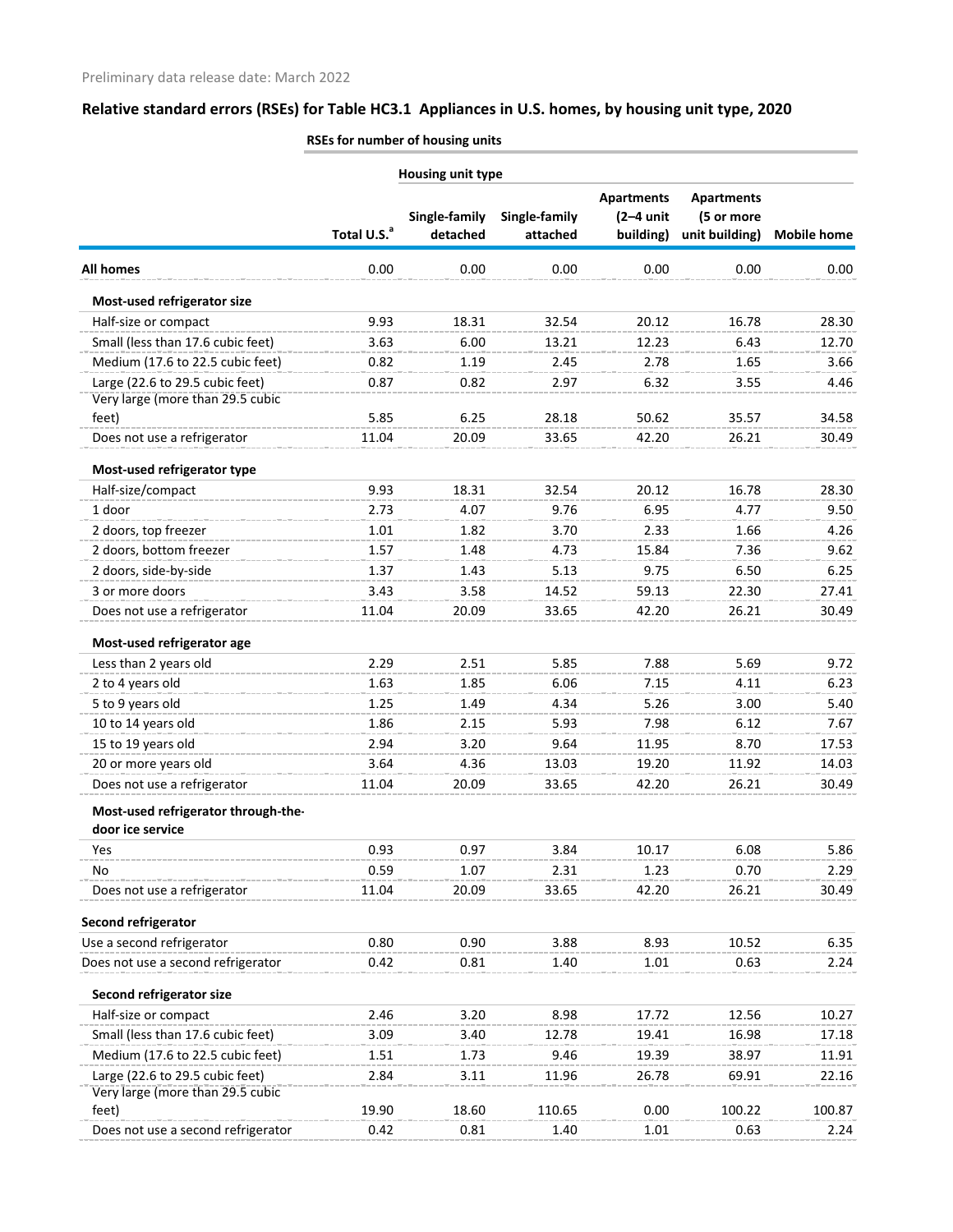|                                           | <b>Housing unit type</b> |                           |                           |                                               |                                                   |                    |
|-------------------------------------------|--------------------------|---------------------------|---------------------------|-----------------------------------------------|---------------------------------------------------|--------------------|
|                                           | Total U.S. <sup>a</sup>  | Single-family<br>detached | Single-family<br>attached | <b>Apartments</b><br>$(2-4$ unit<br>building) | <b>Apartments</b><br>(5 or more<br>unit building) | <b>Mobile home</b> |
| <b>All homes</b>                          | 0.00                     | 0.00                      | 0.00                      | 0.00                                          | 0.00                                              | 0.00               |
| Second refrigerator type                  |                          |                           |                           |                                               |                                                   |                    |
| Half-size or compact                      | 2.46                     | 3.20                      | 8.98                      | 17.72                                         | 12.56                                             | 10.27              |
| 1 door                                    | 3.11                     | 3.32                      | 11.95                     | 19.70                                         | 17.24                                             | 14.34              |
| 2 doors, top freezer                      | 1.73                     | 1.80                      | 9.47                      | 22.65                                         | 40.58                                             | 13.36              |
| 2 doors, bottom freezer                   | 6.47                     | 6.86                      | 25.05                     | 100.49                                        | 56.49                                             | 67.11              |
| 2 doors, side-by-side                     | 3.05                     | 3.29                      | 14.70                     | 44.19                                         | 58.70                                             | 23.32              |
| 3 or more doors                           | 13.40                    | 13.70                     | 72.95                     | 100.42                                        | 0.00                                              | 0.00               |
| Does not use a second refrigerator        | 0.42                     | 0.81                      | 1.40                      | 1.01                                          | 0.63                                              | 2.24               |
| Second refrigerator age                   |                          |                           |                           |                                               |                                                   |                    |
| Less than 2 years old                     | 4.61                     | 4.64                      | 14.35                     | 20.50                                         | 18.85                                             | 18.68              |
| 2 to 4 years old                          | 3.38                     | 3.76                      | 12.50                     | 20.68                                         | 23.08                                             | 16.53              |
| 5 to 9 years old                          | 2.20                     | 2.29                      | 9.23                      | 20.99                                         | 19.92                                             | 13.05              |
| 10 to 14 years old                        | 2.97                     | 3.17                      | 12.72                     | 28.33                                         | 27.94                                             | 16.04              |
| 15 to 19 years old                        | 3.52                     | 3.87                      | 15.33                     | 45.30                                         | 43.90                                             | 26.62              |
| 20 or more years old                      | 3.68                     | 3.80                      | 18.20                     | 51.71                                         | 71.25                                             | 26.55              |
| Does not use a second refrigerator        | 0.42                     | 0.81                      | 1.40                      | 1.01                                          | 0.63                                              | 2.24               |
| <b>Second refrigerator location</b>       |                          |                           |                           |                                               |                                                   |                    |
| <b>Basement</b>                           | 2.51                     | 2.54                      | 12.61                     | 0.00                                          | 0.00                                              | 0.00               |
| Garage                                    | 1.74                     | 1.82                      | 7.31                      | 0.00                                          | 0.00                                              | 0.00               |
| Outside                                   | 4.81                     | 6.02                      | 19.15                     | 100.45                                        | 64.16                                             | 12.62              |
| Main living area                          | 2.34                     | 2.77                      | 8.47                      | 9.05                                          | 11.08                                             | 7.33               |
| Some other location                       | 12.09                    | 13.10                     | 58.57                     | 0.00                                          | 75.57                                             | 60.97              |
| Does not use a second refrigerator        | 0.42                     | 0.81                      | 1.40                      | 1.01                                          | 0.63                                              | 2.24               |
| Wine chiller                              |                          |                           |                           |                                               |                                                   |                    |
| Yes                                       | 4.15                     | 4.49                      | 14.08                     | 31.04                                         | 15.70                                             | 51.08              |
| No                                        | 0.20                     | 0.29                      | 0.49                      | 0.47                                          | 0.36                                              | 0.45               |
| <b>Separate freezers</b>                  |                          |                           |                           |                                               |                                                   |                    |
| Use a separate freezer                    | 1.18                     | 1.12                      | 4.60                      | 7.67                                          | 7.37                                              | 5.10               |
| 1                                         | 1.30                     | 1.20                      | 4.59                      | 7.63                                          | 7.96                                              | 5.53               |
| 2 or more                                 | 4.21                     | 4.23                      | 26.28                     | 39.31                                         | 32.18                                             | 16.06              |
| Does not use a separate freezer           | 0.59                     | 0.86                      | 1.34                      | 1.16                                          | 0.73                                              | 3.25               |
| Most-used separate freezer size           |                          |                           |                           |                                               |                                                   |                    |
| Half-size or compact                      | 3.80                     | 4.95                      | 14.83                     | 25.04                                         | 15.67                                             | 15.82              |
| Small (less than 17.6 cubic feet)         | 2.60                     | 2.88                      | 8.21                      | 11.90                                         | 14.47                                             | 10.09              |
| Medium (17.6 to 22.5 cubic feet)          | 2.05                     | 2.29                      | 8.49                      | 17.87                                         | 11.89                                             | 9.76               |
| Large (22.6 to 29.5 cubic feet)           | 2.94                     | 3.26                      | 15.79                     | 28.28                                         | 25.52                                             | 16.53              |
| Very large (more than 29.5 cubic<br>feet) | 8.77                     | 9.76                      | 100.10                    | 101.23                                        | 71.02                                             | 43.43              |
| Does not use a separate freezer           | 0.59                     | 0.86                      | 1.34                      | 1.16                                          | 0.73                                              | 3.25               |
|                                           |                          |                           |                           |                                               |                                                   |                    |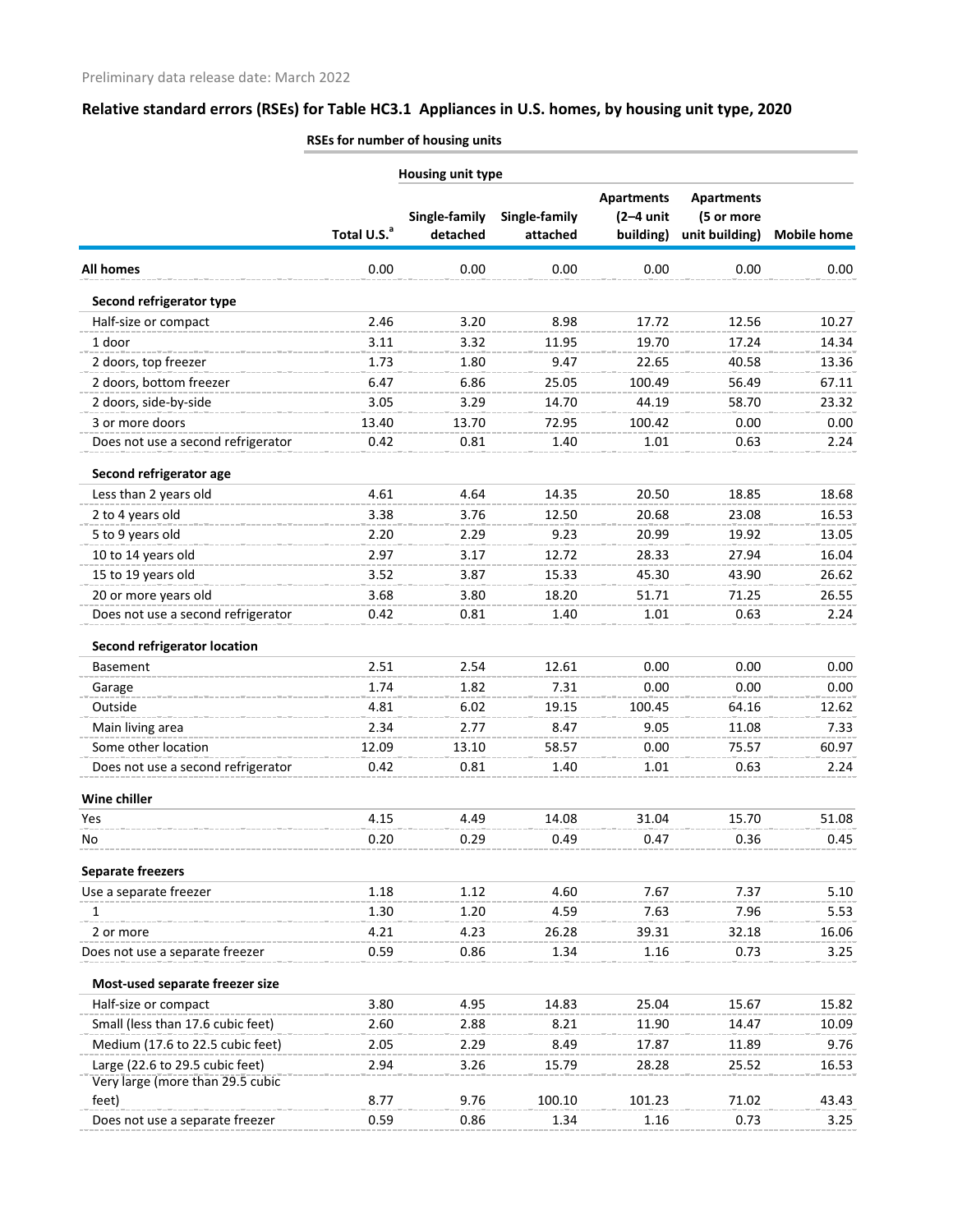|                                          | Housing unit type       |                           |                           |                                               |                                                   |                    |
|------------------------------------------|-------------------------|---------------------------|---------------------------|-----------------------------------------------|---------------------------------------------------|--------------------|
|                                          | Total U.S. <sup>a</sup> | Single-family<br>detached | Single-family<br>attached | <b>Apartments</b><br>$(2-4$ unit<br>building) | <b>Apartments</b><br>(5 or more<br>unit building) | <b>Mobile home</b> |
| <b>All homes</b>                         | 0.00                    | 0.00                      | 0.00                      | 0.00                                          | 0.00                                              | 0.00               |
| Most-used separate freezer type          |                         |                           |                           |                                               |                                                   |                    |
| Upright                                  | 1.81                    | 1.78                      | 8.89                      | 15.11                                         | 13.45                                             | 8.63               |
| Chest                                    | 1.44                    | 1.49                      | 6.84                      | 10.32                                         | 9.76                                              | 7.03               |
| Does not use a separate freezer          | 0.59                    | 0.86                      | 1.34                      | 1.16                                          | 0.73                                              | 3.25               |
| Most-used separate freezer age           |                         |                           |                           |                                               |                                                   |                    |
| Less than 2 years old                    | 4.13                    | 4.41                      | 12.33                     | 17.77                                         | 19.02                                             | 17.45              |
| 2 to 4 years old                         | 3.75                    | 4.21                      | 15.54                     | 15.96                                         | 12.49                                             | 11.76              |
| 5 to 9 years old                         | 2.58                    | 2.85                      | 10.77                     | 18.63                                         | 14.71                                             | 9.11               |
| 10 to 14 years old                       | 2.89                    | 2.97                      | 15.98                     | 30.42                                         | 15.89                                             | 12.80              |
| 15 to 19 years old                       | 3.88                    | 3.92                      | 19.07                     | 51.19                                         | 31.14                                             | 18.57              |
| 20 or more years old                     | 3.73                    | 3.77                      | 24.81                     | 42.20                                         | 44.62                                             | 16.91              |
| Does not use a separate freezer          | 0.59                    | 0.86                      | 1.34                      | 1.16                                          | 0.73                                              | 3.25               |
| Most-used separate freezer<br>defrosting |                         |                           |                           |                                               |                                                   |                    |
| Manual                                   | 1.66                    | 1.76                      | 7.84                      | 10.64                                         | 8.44                                              | 7.70               |
| Automatic                                | 1.67                    | 1.93                      | 7.75                      | 14.30                                         | 10.25                                             | 7.27               |
| Does not use a separate freezer          | 0.59                    | 0.86                      | 1.34                      | 1.16                                          | 0.73                                              | 3.25               |
| <b>Dishwashers and usage</b>             |                         |                           |                           |                                               |                                                   |                    |
| Have a dishwasher                        | 0.42                    | 0.47                      | 1.94                      | 3.56                                          | 1.28                                              | 4.16               |
| Used 0 times per week                    | 1.79                    | 2.60                      | 5.22                      | 7.22                                          | 4.99                                              | 9.84               |
| Used 1 time per week                     | 2.42                    | 2.96                      | 6.53                      | 10.13                                         | 5.83                                              | 16.11              |
| Used 2 to 3 times per week               | 1.52                    | 1.60                      | 4.45                      | 8.69                                          | 4.14                                              | 8.42               |
| Used 4 to 6 times per week               | 1.87                    | 1.85                      | 6.73                      | 13.71                                         | 7.59                                              | 10.74              |
| Used 7 or more times per week            | 2.15                    | 2.24                      | 8.89                      | 15.02                                         | 8.22                                              | 14.19              |
| Does not have a dishwasher               | 1.12                    | 1.82                      | 6.50                      | 3.04                                          | 2.56                                              | 3.87               |
| Dishwasher age                           |                         |                           |                           |                                               |                                                   |                    |
| Less than 2 years old                    | 2.31                    | 2.92                      | 7.03                      | 10.61                                         | 5.94                                              | 12.11              |
| 2 to 4 years old                         | 1.79                    | 2.23                      | 6.23                      | 8.94                                          | 4.74                                              | 10.22              |
| 5 to 9 years old                         | 1.26                    | 1.61                      | 5.37                      | 6.72                                          | 3.52                                              | 9.17               |
| 10 to 14 years old                       | 2.04                    | 2.18                      | 7.60                      | 12.77                                         | 7.15                                              | 11.58              |
| 15 to 19 years old                       | 4.12                    | 4.73                      | 10.73                     | 24.49                                         | 15.27                                             | 13.39              |
| 20 or more years old                     | 4.28                    | 4.77                      | 13.18                     | 26.79                                         | 16.23                                             | 15.91              |
| Does not have a dishwasher               | 1.12                    | 1.82                      | 6.50                      | 3.04                                          | 2.56                                              | 3.87               |
|                                          |                         |                           |                           |                                               |                                                   |                    |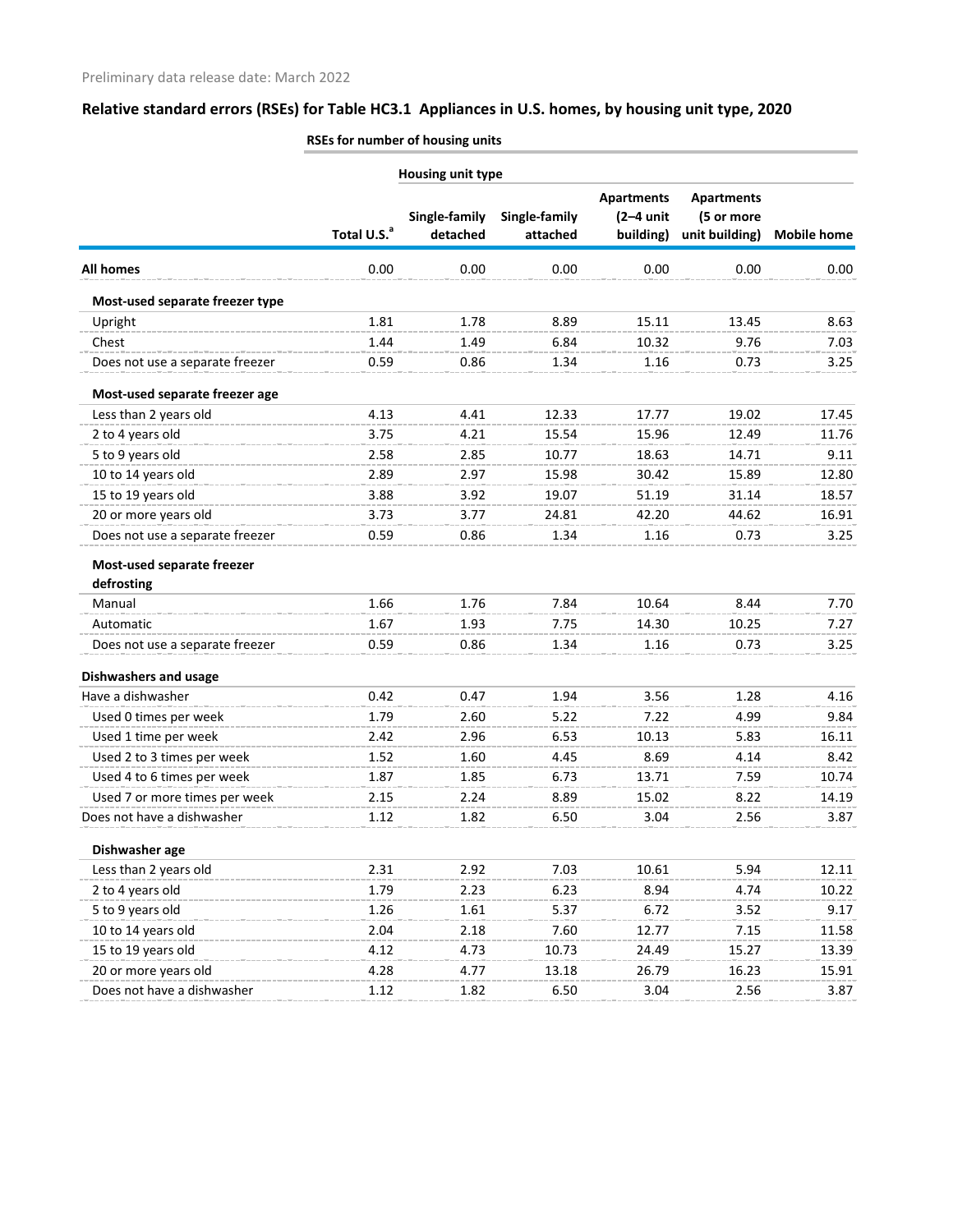|                                     | <b>Housing unit type</b> |                           |                           |                                               |                                                   |                    |
|-------------------------------------|--------------------------|---------------------------|---------------------------|-----------------------------------------------|---------------------------------------------------|--------------------|
|                                     | Total U.S. <sup>a</sup>  | Single-family<br>detached | Single-family<br>attached | <b>Apartments</b><br>$(2-4$ unit<br>building) | <b>Apartments</b><br>(5 or more<br>unit building) | <b>Mobile home</b> |
| <b>All homes</b>                    | 0.00                     | 0.00                      | 0.00                      | 0.00                                          | 0.00                                              | 0.00               |
| Most-used dishwasher cycle type     |                          |                           |                           |                                               |                                                   |                    |
| Normal or default cycle without     |                          |                           |                           |                                               |                                                   |                    |
| heated dry                          | 2.61                     | 2.88                      | 7.43                      | 12.67                                         | 7.18                                              | 11.89              |
| Normal or default cycle with heated |                          |                           |                           |                                               |                                                   |                    |
| dry                                 | 0.98                     | 1.20                      | 3.87                      | 6.93                                          | 2.63                                              | 8.04               |
| Heavy or pots and pans cycle        | 3.54                     | 5.03                      | 13.54                     | 19.97                                         | 9.60                                              | 17.48              |
| Light or delicate cycle             | 8.12                     | 9.26                      | 18.80                     | 41.79                                         | 24.33                                             | 58.29              |
| Energy saver                        | 3.71                     | 4.02                      | 12.17                     | 29.31                                         | 12.84                                             | 25.66              |
| Quick cycle                         | 6.24                     | 6.99                      | 20.25                     | 41.87                                         | 22.63                                             | 53.80              |
| Does not have or use a dishwasher   | 0.91                     | 1.52                      | 3.85                      | 2.31                                          | 1.79                                              | 2.90               |
| <b>Clothes washers</b>              |                          |                           |                           |                                               |                                                   |                    |
| Have a clothes washer at home       | 0.30                     | 0.17                      | 0.86                      | 2.95                                          | 1.77                                              | 1.33               |
| Top-loading                         | 0.58                     | 0.71                      | 1.67                      | 4.51                                          | 2.56                                              | 1.92               |
| Front-loading                       | 1.53                     | 1.67                      | 4.87                      | 8.84                                          | 6.14                                              | 6.71               |
| Does not have a clothes washer at   |                          |                           |                           |                                               |                                                   |                    |
| home                                | 1.57                     | 7.25                      | 8.73                      | 2.82                                          | 1.70                                              | 12.57              |
| Clothes washer age                  |                          |                           |                           |                                               |                                                   |                    |
| Less than 2 years old               | 1.94                     | 1.92                      | 6.36                      | 10.02                                         | 6.79                                              | 9.53               |
| 2 to 4 years old                    | 1.50                     | 1.77                      | 5.29                      | 8.34                                          | 5.24                                              | 6.90               |
| 5 to 9 years old                    | 1.29                     | 1.35                      | 4.28                      | 7.36                                          | 4.95                                              | 5.77               |
| 10 to 14 years old                  | 1.95                     | 2.45                      | 7.36                      | 13.91                                         | 9.66                                              | 10.22              |
| 15 to 19 years old                  | 3.61                     | 4.22                      | 11.60                     | 23.51                                         | 13.93                                             | 16.46              |
| 20 or more years old                | 4.62                     | 4.90                      | 15.65                     | 38.94                                         | 19.85                                             | 22.02              |
| Does not have a clothes washer at   |                          |                           |                           |                                               |                                                   |                    |
| home                                | 1.57                     | 7.25                      | 8.73                      | 2.82                                          | 1.70                                              | 12.57              |
| <b>Clothes washer usage</b>         |                          |                           |                           |                                               |                                                   |                    |
| 0 loads per week                    | 7.56                     | 11.23                     | 21.99                     | 27.36                                         | 29.60                                             | 26.91              |
| 1 to 4 loads per week               | 0.66                     | 0.74                      | 1.75                      | 4.35                                          | 2.30                                              | 3.48               |
| 5 to 9 loads per week               | 1.38                     | 1.51                      | 6.34                      | 10.00                                         | 7.42                                              | 7.00               |
| 10 to 15 loads per week             | 2.91                     | 3.29                      | 15.71                     | 26.87                                         | 17.34                                             | 15.09              |
| More than 15 loads per week         | 9.41                     | 9.27                      | 34.08                     | 73.13                                         | 67.17                                             | 31.76              |
| Does not have a clothes washer at   |                          |                           |                           |                                               |                                                   |                    |
| home                                | 1.57                     | 7.25                      | 8.73                      | 2.82                                          | 1.70                                              | 12.57              |
| Usual water temperature setting     |                          |                           |                           |                                               |                                                   |                    |
| for the wash cycle                  |                          |                           |                           |                                               |                                                   |                    |
| Hot                                 | 3.44                     | 3.54                      | 10.68                     | 14.30                                         | 10.10                                             | 14.42              |
| Warm                                | 0.93                     | 0.89                      | 3.04                      | 6.38                                          | 4.00                                              | 4.79               |
| Cold                                | 1.11                     | 1.19                      | 3.42                      | 6.04                                          | 4.29                                              | 3.48               |
| Does not have or use a clothes      |                          |                           |                           |                                               |                                                   |                    |
| washer at home                      | 1.57                     | 7.25                      | 8.73                      | 2.82                                          | 1.70                                              | 12.57              |